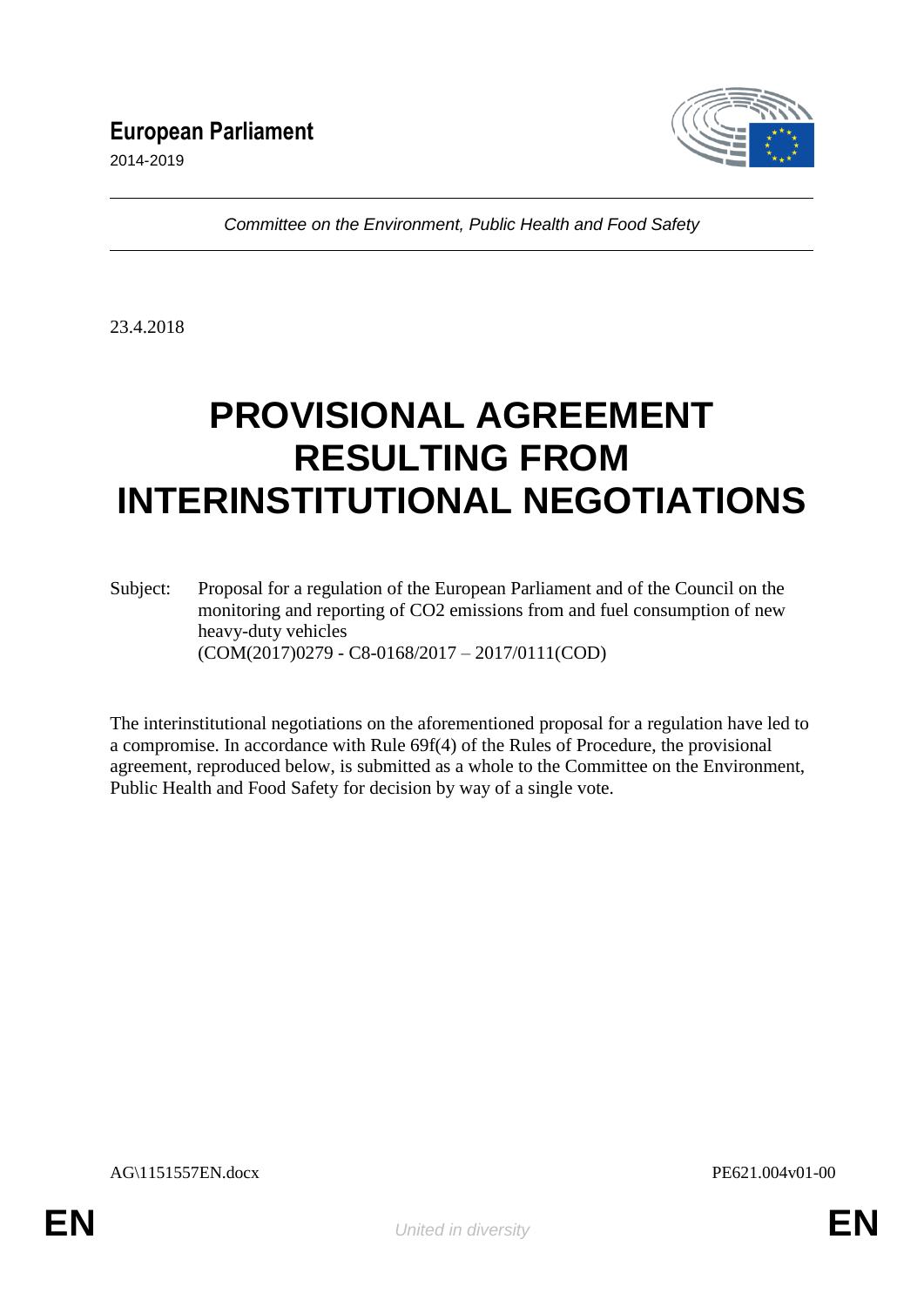# **REGULATION (EU) NO …/… OF THE EUROPEAN PARLIAMENT AND OF THE COUNCIL**

**of**

# **on the monitoring and reporting of CO<sup>2</sup> emissions from and fuel consumption of new heavy-duty vehicles**

**(Text with EEA relevance)**

# THE EUROPEAN PARLIAMENT AND THE COUNCIL OF THE EUROPEAN UNION,

Having regard to the Treaty on the Functioning of the European Union, and in particular Article 192(1) thereof,

Having regard to the proposal from the European Commission,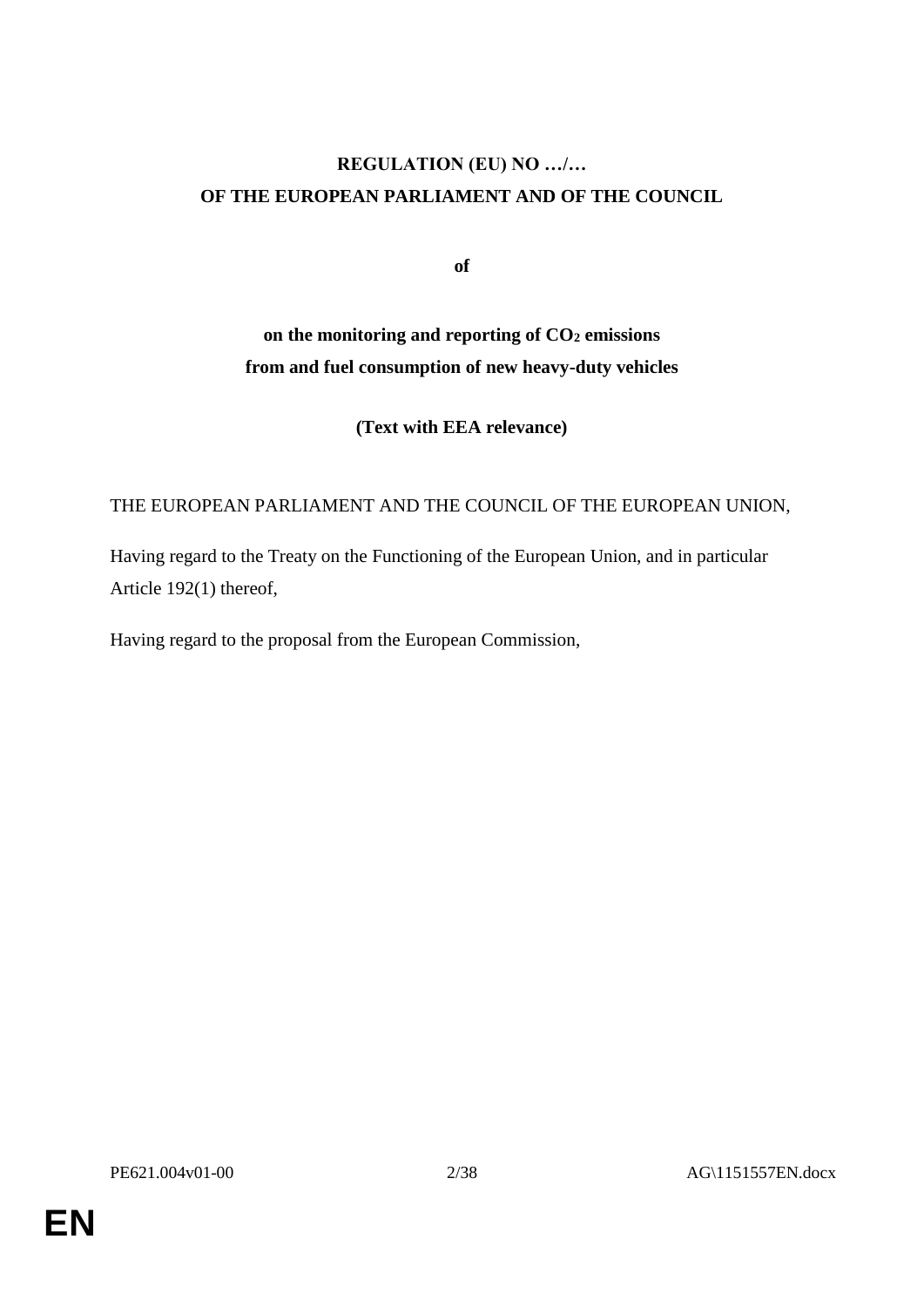After transmission of the draft legislative act to the national parliaments,

Having regard to the opinion of the European Economic and Social Committee<sup>1</sup>,

Having regard to the opinion of the Committee of the Regions<sup>2</sup>,

Acting in accordance with the ordinary legislative procedure,

 $\mathbf{1}$  $\frac{1}{2}$  OJ C, , p. .

**<sup>2</sup>** OJ C , , p. .

AG\1151557EN.docx 3/38 PE621.004v01-00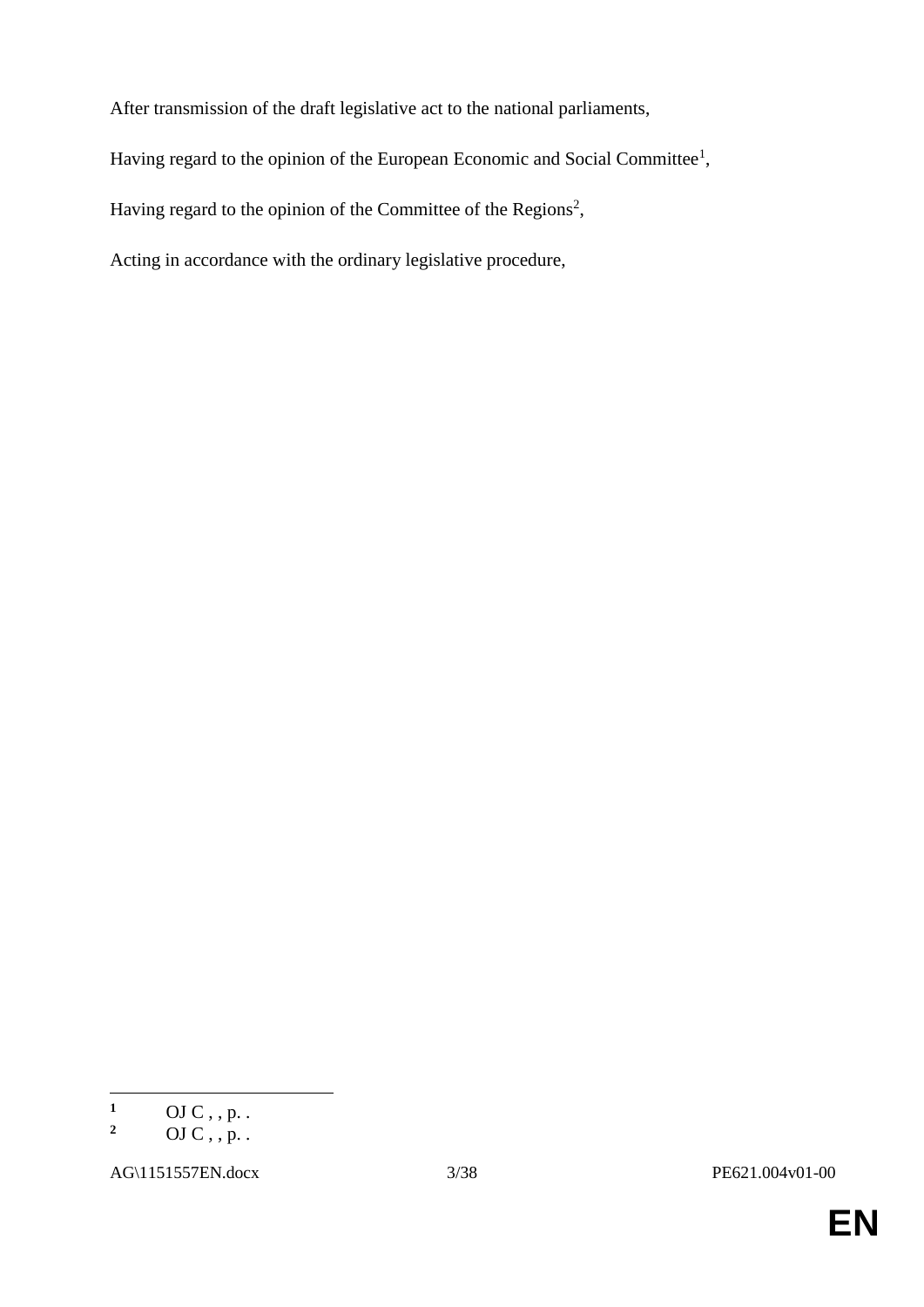#### Whereas:

- (1) A binding target of at least a 40 % domestic reduction in economy-wide greenhouse gas emissions by 2030 compared to 1990 was endorsed in the Conclusions of the European Council of 23-24 October 2014 on the 2030 climate and energy policy framework, and this was reconfirmed at its meeting in March 2016.
- (2) The European Council conclusions of October 2014 provided that the target should be delivered collectively by the Union in the most cost-effective manner possible, with the reductions in the Emissions Trading System (ETS) and non-ETS sectors amounting to 43 % and 30 % respectively by 2030 compared to 2005. *The Paris Agreement<sup>1</sup> , inter alia, sets out a long-term goal in line with the objective to keep the global temperature increase well below 2°C above pre-industrial levels and to pursue efforts to keep it to 1,5°C above pre-industrial levels.* All Member States should participate in *the efforts* and all sectors of the economy*, including transport,* should contribute to achieving *the* emission reductions *agreed by the European Council and to fulfilling the long-term objectives of the Paris Agreement*.
- (3) The Commission's 2016 European Strategy for low-emission mobility*<sup>2</sup> sets* the *ambition that by midcentury, greenhouse gas* emissions from transport *will need* to *be at least 60 % lower than in* 1990*, and be firmly on the path towards zero.*

 $\overline{a}$ 

*<sup>1</sup> Paris Agreement (OJ L 282, 19.10.2016, p. 4).*<br>2 *COM(2016)* 501 final

**<sup>2</sup>** COM(2016) 501 final.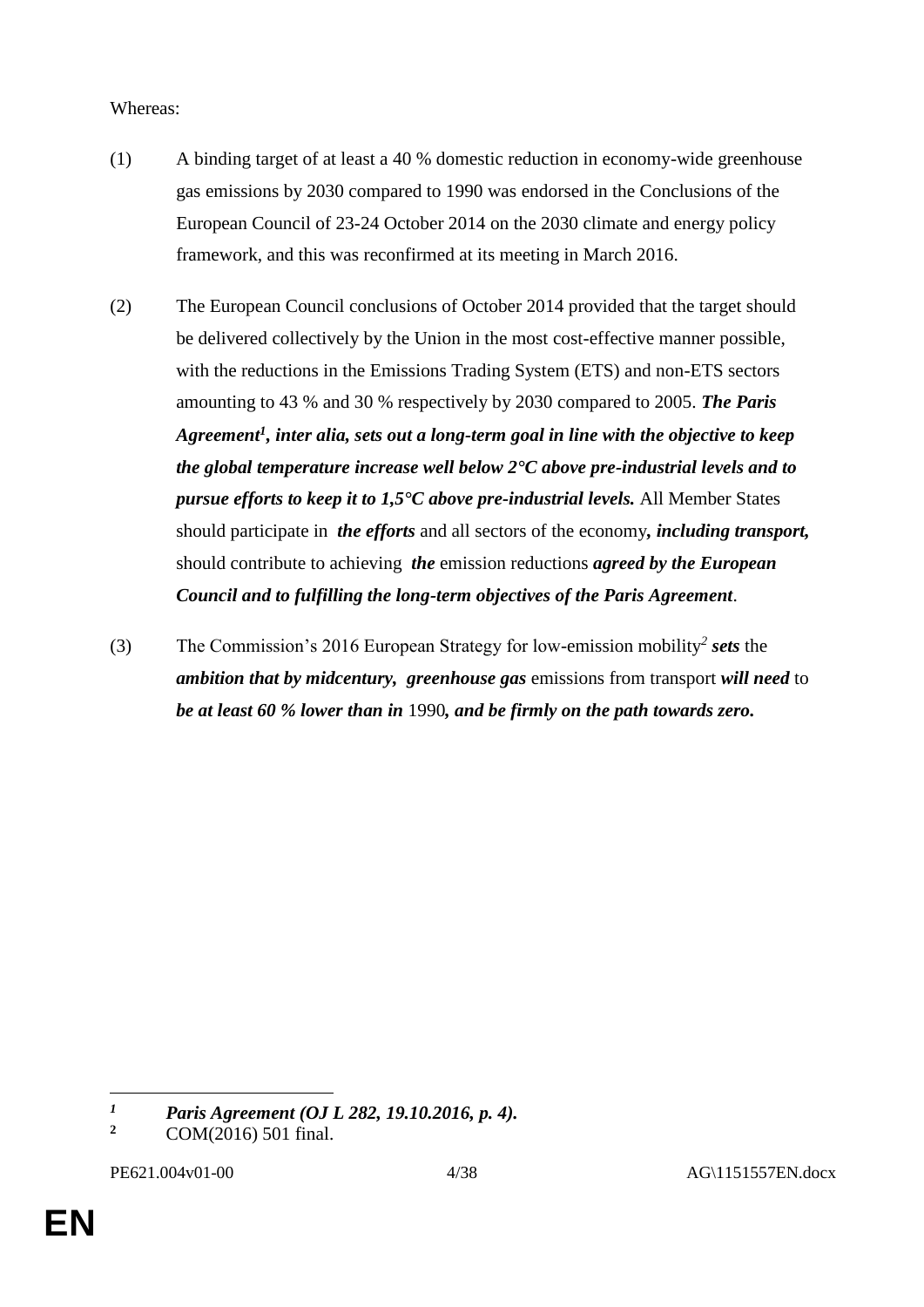- *(3a) In order to meet this objective, it is appropriate to consider a range of different measures. In addition to setting CO<sup>2</sup> emission standards for heavy-duty vehicles, those measures may include other actions that contribute to improving the efficiency and lower the CO<sup>2</sup> emissions of heavy-duty vehicles, such as load optimisation, platooning, training of drivers, the use of alternative fuels, fleet renewal schemes, low-rolling resistance tyres, congestion reduction and investments in infrastructure maintenance.*
- (4) Greenhouse gas emissions from lorries, buses and coaches, i.e. heavy-duty vehicles, currently represent around a quarter of road transport emissions in the Union and*, if no additional measures are taken,* are expected to increase by *10 % between 2010 and* 2030 *and by 17 % between 2010 and 2050.* Effective measures to curb emissions from heavy-duty vehicles need to be introduced in order to contribute to the necessary emission reductions in the transport sector.
- (5) In its 2014 Communication on a Strategy for reducing Heavy-Duty Vehicles' fuel consumption and  $CO<sub>2</sub>$  emissions<sup>1</sup>, the Commission recognised that a prerequisite to introducing such measures is a regulated procedure for the determination of  $CO<sub>2</sub>$ emissions and fuel consumption.

 $\overline{a}$ 

**<sup>1</sup>** COM(2014) 285 final.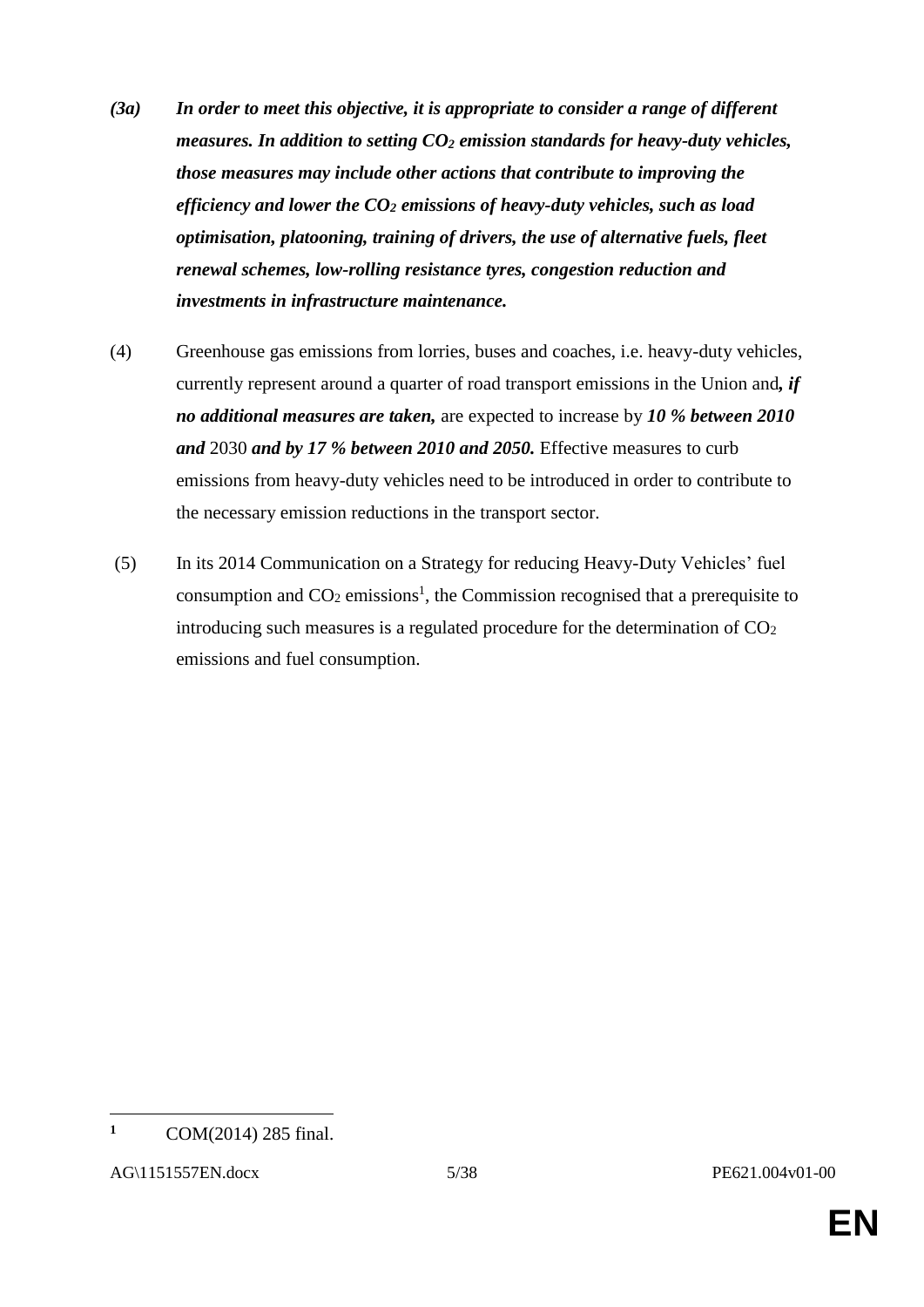- (6) Regulation (EC) No 595/2009 of the European Parliament and the Council<sup>1</sup> provides the framework for the setting up of such a regulated procedure. The measurements will provide robust and comparable  $CO<sub>2</sub>$  emissions and fuel consumption data for each vehicle for a significant part of the heavy-duty vehicle fleet in the Union. The purchaser of a specific vehicle and the respective Member State of registration will have access to that information, partially closing the knowledge gap.
- *(6a) Transport companies are to a large extent small and medium-sized enterprises. Moreover, they do not yet have access to standardised information to evaluate fuel efficiency technologies or to compare vehicles in order to make the best-informed purchasing decisions and reduce their fuel bills, which account for more than a quarter of their operating costs.*
- (7) Information on a vehicle's performance in terms of  $CO<sub>2</sub>$  emissions and fuel consumption should be made publicly available to enable all vehicle operators to take well-informed purchasing decisions *and to ensure a high level of transparency*. All vehicle manufacturers will be able to compare their vehicles' performance with those of other makes. This will increase the incentives for innovation*, encourage the development of more energy efficient vehicles* and therefore increase competitiveness. That information will also provide policy makers at Union and Member State level with a sound basis for developing policies to promote the uptake of more energy-efficient vehicles.

 $\overline{a}$ **<sup>1</sup>** Regulation (EC) No 595/2009 of the European Parliament and of the Council of 18 June 2009 on type-approval of motor vehicles and engines with respect to emissions from heavy *-* duty vehicles (Euro VI) and on access to vehicle repair and maintenance information and amending Regulation (EC) No 715/2007 and Directive 2007/46/EC and repealing Directives 80/1269/EEC, 2005/55/EC and 2005/78/EC (OJ L 188, 18.7.2009, p. 1).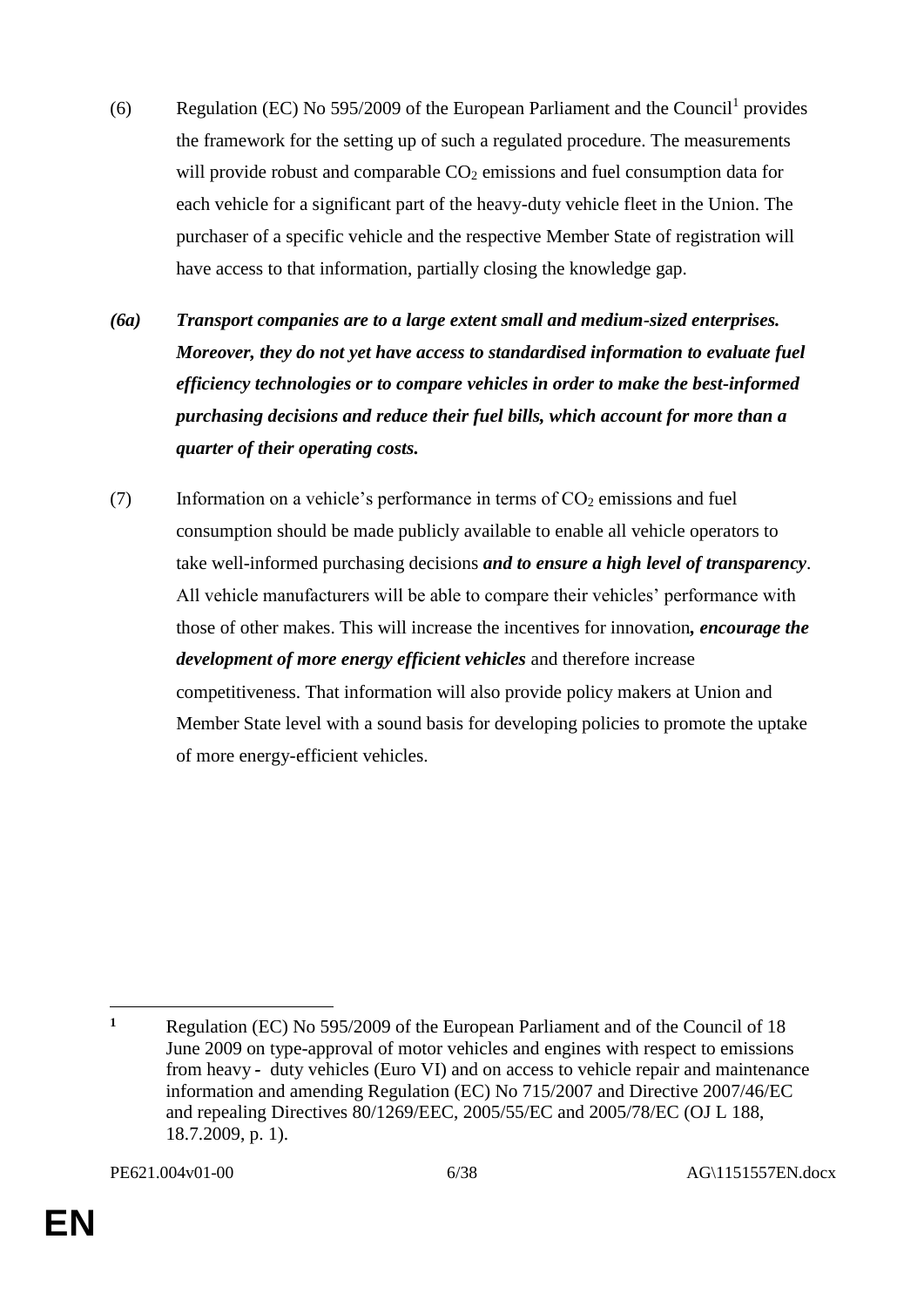- *(7a)* It is therefore appropriate that *vehicle manufacturers monitor and report to the Commission* the CO<sub>2</sub> emissions and fuel consumption values determined for each new heavy-duty vehicle pursuant to Commission Regulation (EU) [.../...]<sup>1</sup>[Opoce to include correct reference] ▌.
- (8) In order to acquire a complete knowledge on the configuration of the heavy-duty vehicle fleet in the Union, its development over time and potential impact on  $CO<sub>2</sub>$ emissions, it is appropriate *that the competent authorities of the Member States* monitor and report *to the Commission* data on the registration of all new heavy-duty vehicles and all new trailers, including data on the powertrains as well as the relevant bodywork.

 $\mathbf{1}$ **<sup>1</sup>** Commission Regulation (EU) […/…] implementing Regulation (EU) No 595/2009 of the European Parliament and of the Council as regards the determination of  $CO<sub>2</sub>$ emissions and fuel consumption of heavy-duty vehicles and amending Directive 2007/46/EC of the European Parliament and of the Council and Commission Regulation (EU) No 582/2011 (OJ L…,..,..).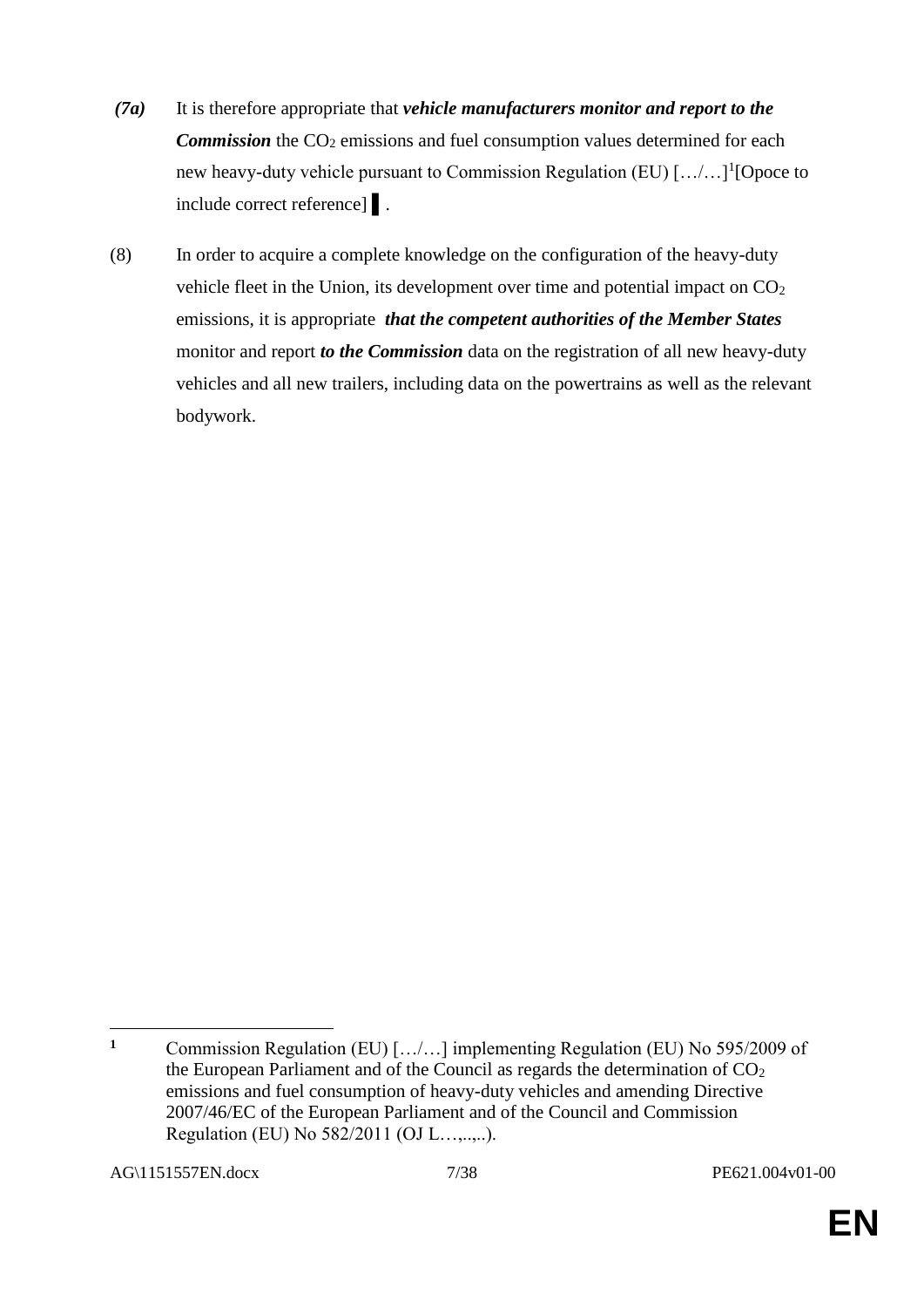- (9) *The availability of data* on CO<sup>2</sup> emissions and fuel consumption *for the different vehicle categories depends on when the categories will be covered by Commission Regulation (EU) […/…]. In order to provide clarity and legal certainty concerning monitoring and reporting obligations for manufacturers, this Regulation should set out the starting years for monitoring and reporting for each vehicle category falling within its scope. Data* will be available for certain new heavy-duty vehicles that are registered in [2019]. Starting from that *year* manufacturers should be required to *monitor and report* the technical data relating to those vehicles. *For other vehicle categories and vehicle groups the data will only become available at a later date. A reasonable timeframe should be set for determing the starting years for the monitoring and reporting of data for those vehicle categories and vehicle groups. Given the technical complexity of developing the procedures for determining the CO2 emissions and fuel consumption of the remaining vehicle categories and vehicle groups, the timeframe should be set at seven years from the entry into force of this Regulation.*
- *(9b) It is important that the monitoring and reporting system be user friendly for all transport operators regardless of their size and resources. Likewise, it is important that the Commission actively promotes such a system in order to ensure that it has a meaningful impact on the sector and to raise awareness on the availability of the reported data.*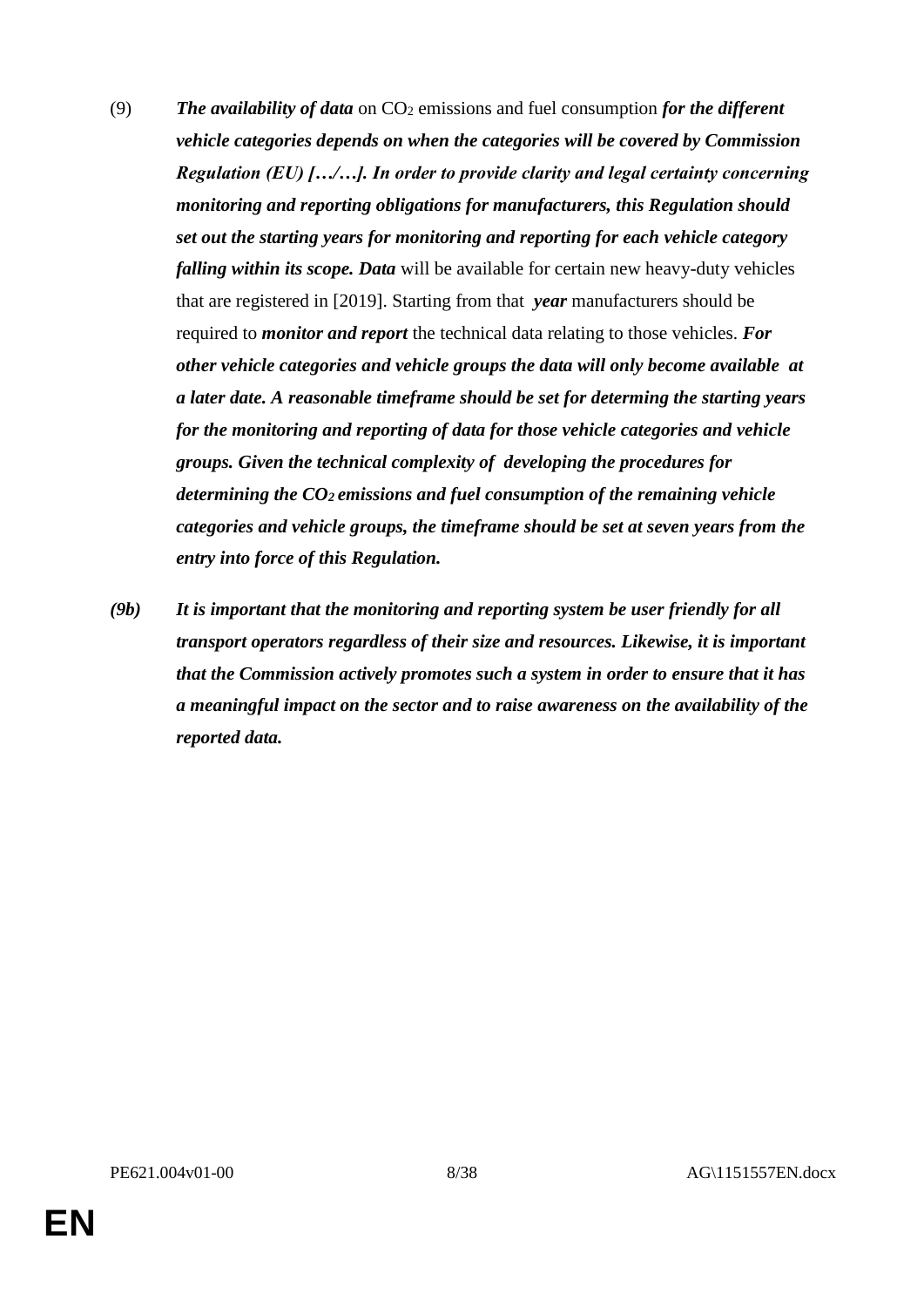- (10) **It is in the public interest that technical** data essential for determining the  $CO<sub>2</sub>$ emissions and fuel consumption performance of a vehicle *be actively disseminated to the public* to increase the transparency of the vehicle specifications and the related performance, and to foster competition among manufacturers. *Data* that are sensitive on the grounds of personal data protection and fair competition should not be published. *Certain data related to the aerodynamic performance of vehicles should be made available to the public in a range format in order to take account of considerations on fair competition. The data reported should be made available to the public in an easily accessible manner and free of charge. This Regulation is without prejudice to the further rights of public access to environmental information, inter alia in accordance with Regulation 1367/2006.*
- *(10b) The Commission's analysis of the data transmitted by Member States and manufacturers for the preceding calendar year should be presented to the public in a way to show clearly the performance of the heavy-duty vehicle fleet of the Union and of each Member State as well as that of each manufacturer. It should allow comparability of the fleet in terms of the average fuel consumption and CO<sup>2</sup> emissions for each vehicle group by mission profile.*

**EN**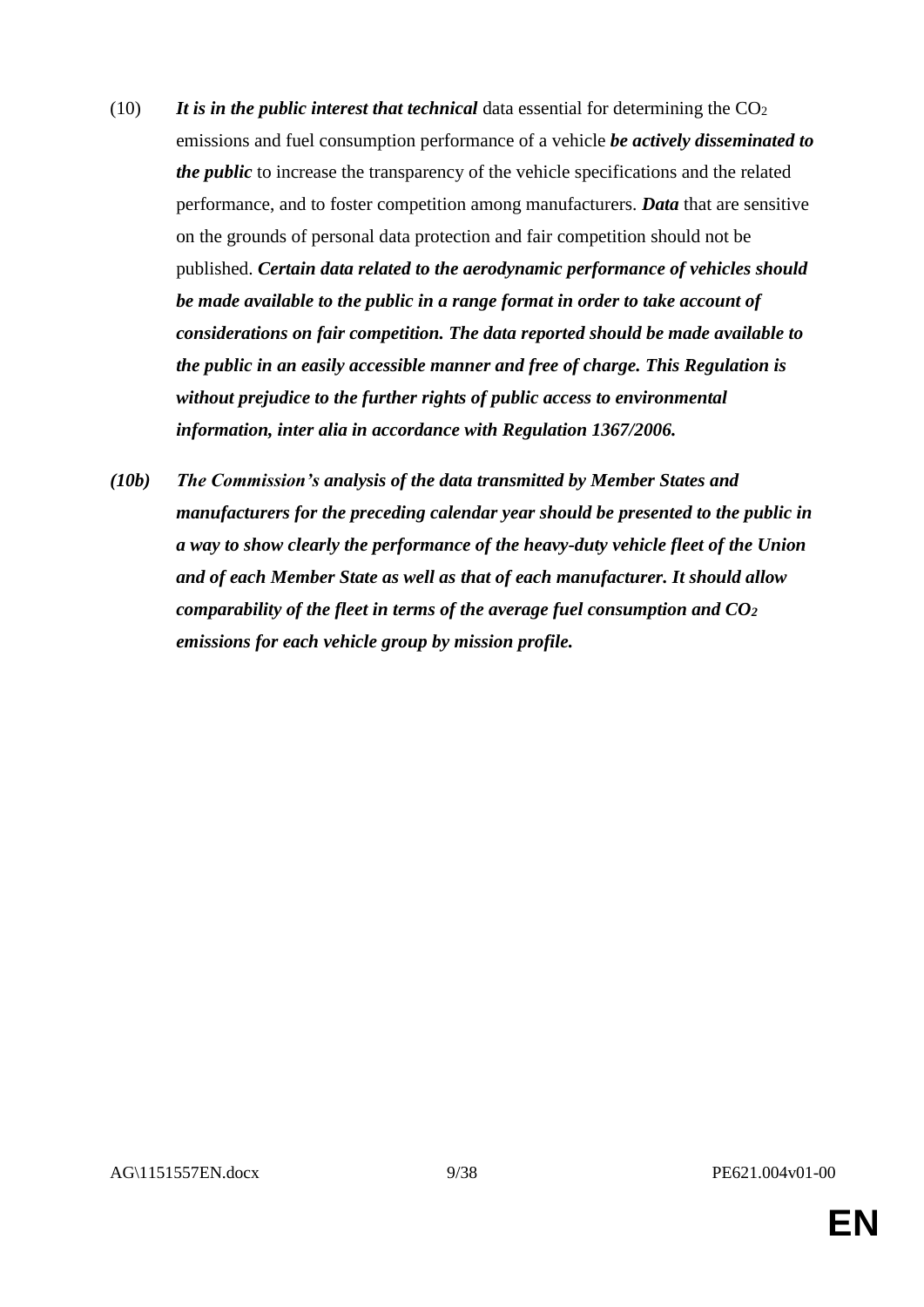- *(10aa) It is essential that the CO<sup>2</sup> emission and fuel consumption values determined pursuant to Regulation (EU) 2017/2400 correctly reflect the performance of the vehicles. That Regulation therefore sets out provisions for verifying and ensuring the conformity of the simulation tool operation as well as of the CO<sup>2</sup> emissions and fuel consumption related properties of the relevant components, separate technical units and systems. That verification procedure should include on-the-road testing. The new type approval framework [insert reference to new Regulation<sup>1</sup> ] provides the means for ensuring that, in the case of deviations, remedial measures are taken by the manufacturer, and that in case of non-compliance, the Commission is able to impose administrative fines. That new framework also acknowledges the importance of third parties being allowed to perform independent testing of vehicles and having access to necessary data. The Commission should monitor the results of such verification tests and should include an analysis of those results in its annual report.*
- (11) It is important to ensure that the data monitored and reported is robust and reliable. The Commission should therefore have the means to verify and, where necessary, correct the final data. Parameters allowing the data to be adequately traced and verified should therefore also be provided for in the monitoring requirements.

 $\overline{a}$ 

*<sup>1</sup> OJ: Please insert reference to PE-CONS 73/17.*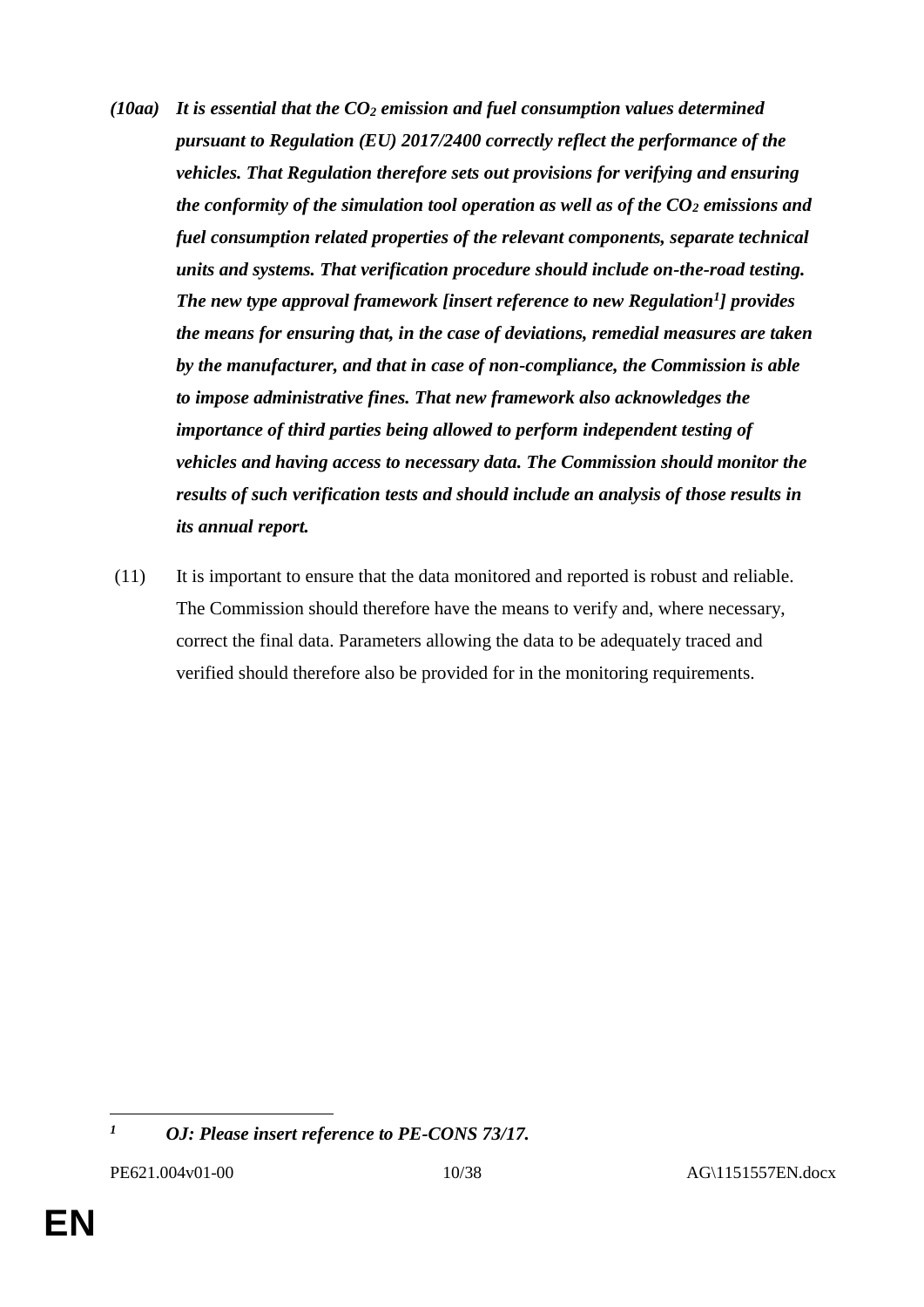- *(11a) The Commission should have the possibility to impose an administrative fine in the case it finds that the data reported by the manufacturer deviates from the data recorded in accordance with Regulation (EU) 2017/2400 and Regulation (EU) No 582/2011 or where the manufacturer fails to deliver the required data within the deadline set. Those fines should be effective, proportionate and dissuasive.*
- (12) Based on the experience gained from the monitoring and reporting of data on  $\text{CO}_2$ emissions pursuant to Regulation (EC) No 443/2009 of the European Parliament and of the Council<sup>1</sup> for new passenger cars and Regulation (EU) No 510/2011 of the European Parliament and of the Council<sup>2</sup> for new light commercial vehicles, it is appropriate to confer on the European Environment Agency *(EEA)* the responsibility for the exchange of the data with the competent authorities of the Member States and manufacturers, as well as for the management of the final database on behalf of the Commission. It is also appropriate to align as far as possible the monitoring and reporting procedures for heavy-duty vehicles with those already existing for lightduty vehicles.
- (13) In order to ensure uniform conditions for the implementation of the provisions of this Regulation on the verification and correction of the monitored data, implementing powers should be conferred on the Commission. Those powers should be exercised in accordance with Regulation (EU) No 182/2011 of the European Parliament and of the Council<sup>3</sup>.

 $\overline{a}$ 

**<sup>1</sup>** Regulation (EC) No 443/2009 of 23 April 2009 of the European Parliament and of the Council setting emission performance standards for new passenger cars as part of the Community's integrated approach to reduce CO2 emissions from light-duty vehicles ▌*(*OJ L 140, 5.2.2009, p. 1*).*

**<sup>2</sup>** Regulation (EU) No 510/2011 of 11 May 2011 setting emission performance standards for new light commercial vehicles as part of the Union's integrated approach to reduce CO2 emissions from light-duty vehicles ▌*(*OJ L 145, 31.5.2011, p. 1*).*

**<sup>3</sup>** Regulation (EU) No 182/2011 of the European Parliament and of the Council of 16 February 2011 laying down the rules and general principles concerning mechanisms for control by Member States of the Commission's exercise of implementing powers (OJ L 55, 28.2.2011, p. 13).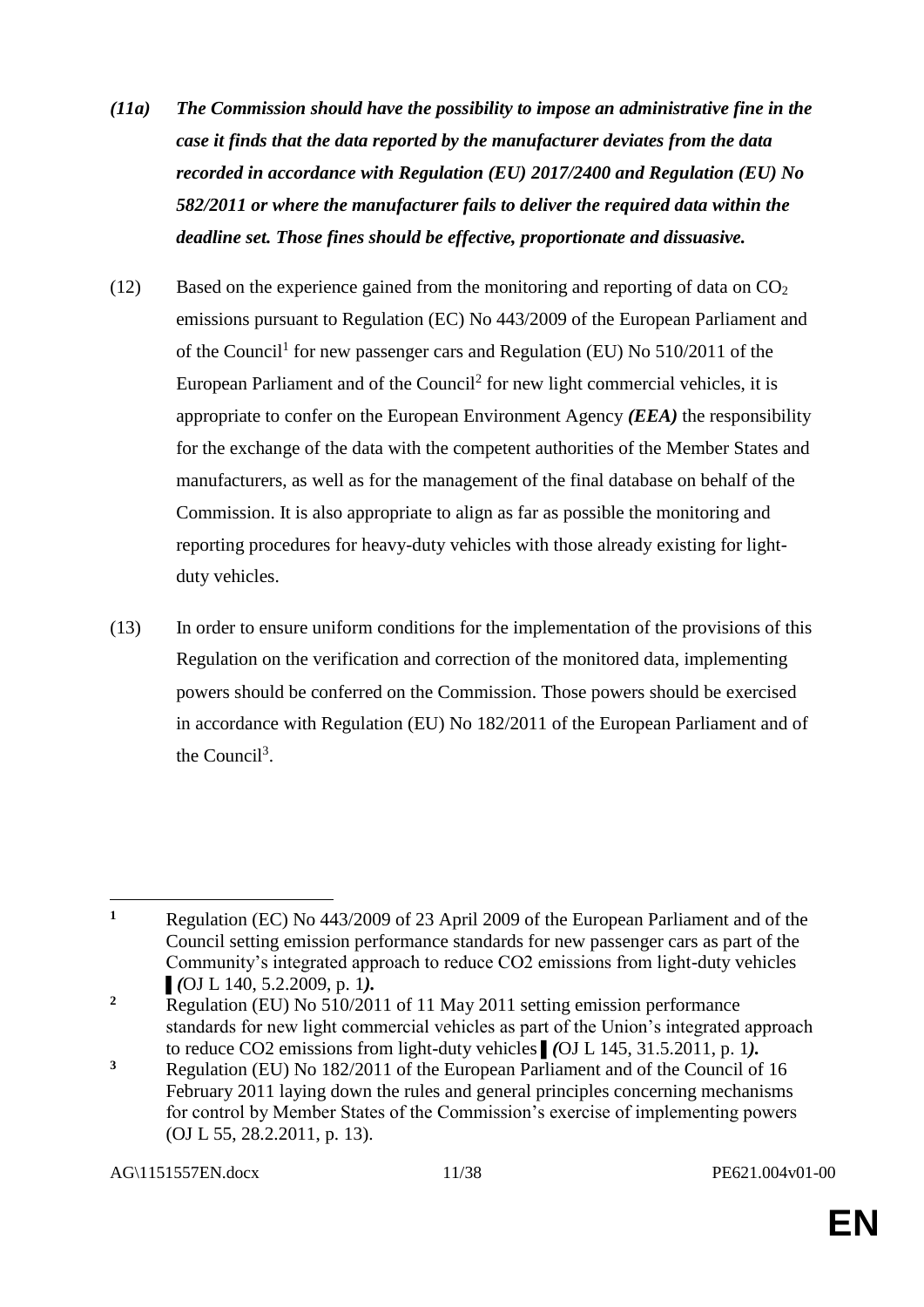(14) In order to ensure that the data requirements and the monitoring and reporting procedure remain relevant over time for assessing the heavy-duty vehicle fleet's contribution to CO<sup>2</sup> emissions ▌*;* to ensure the availability of data on new and advanced CO<sup>2</sup> reducing technologies, *and on the results of on-road verification tests and to ensure that the air drag value ranges remain relevant for information and comparability purposes, as well as to supplement the provisions on administrative fines,* the power to adopt acts in accordance with Article 290 of the Treaty on the Functioning of the European Union should be delegated to the Commission in respect of*: specifying the data to be reported by the competent Member States for the monitoring of the results of on-road verification tests; defining the criteria, the calculation and the method of collection of administrative fines imposed on manufacturers;* amending the data requirements*; amending the air drag value ranges; completing the starting years for monitoring and reporting of the vehicle categories covered; and amending* the monitoring and reporting procedure laid down in the Annexes. It is of particular importance that the Commission carry out appropriate consultations during its preparatory work, including at expert level, and that those consultations be conducted in accordance with the principles laid down in the Interinstitutional Agreement *of 13 April 2016* on Better Law-Making **.** In particular, to ensure equal participation in the preparation of delegated acts, the European Parliament and the Council receive all documents at the same time as Member States' experts, and their experts systematically have access to meetings of Commission expert groups dealing with the preparation of delegated acts.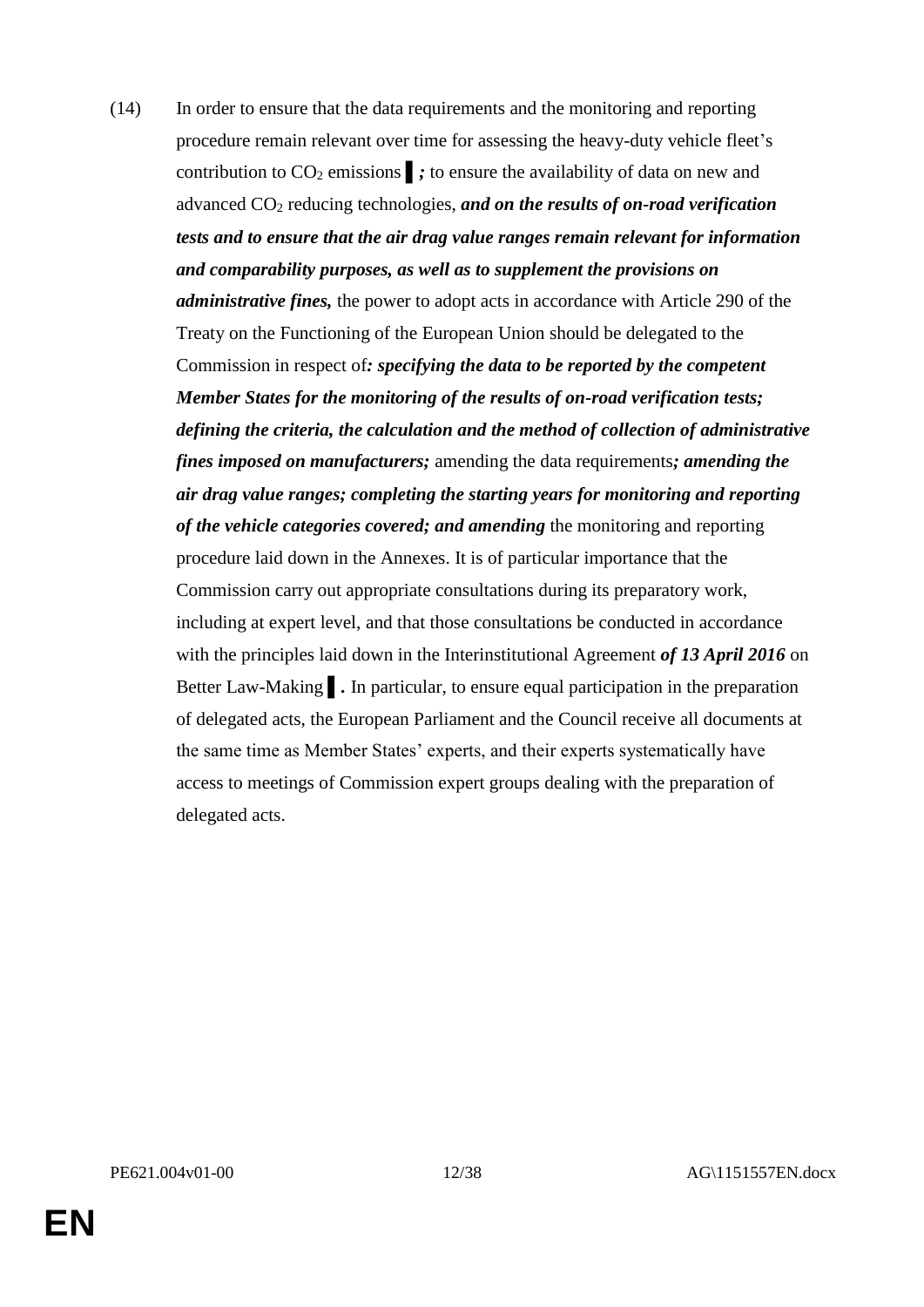(15) Since the objective of this Regulation, namely the monitoring and reporting of  $CO<sub>2</sub>$ emissions and fuel consumption from new heavy-duty vehicles in the Union, cannot be *sufficiently* achieved by the Member States but can rather, by reason of its scale and effects, be better achieved at Union level, the Union may adopt measures, in accordance with the principle of subsidiarity as set out in Article 5 of the Treaty on European Union. In accordance with the principle of proportionality, as set out in that Article, this Regulation does not go beyond what is necessary in order to achieve that objective,

#### HAVE ADOPTED THIS REGULATION: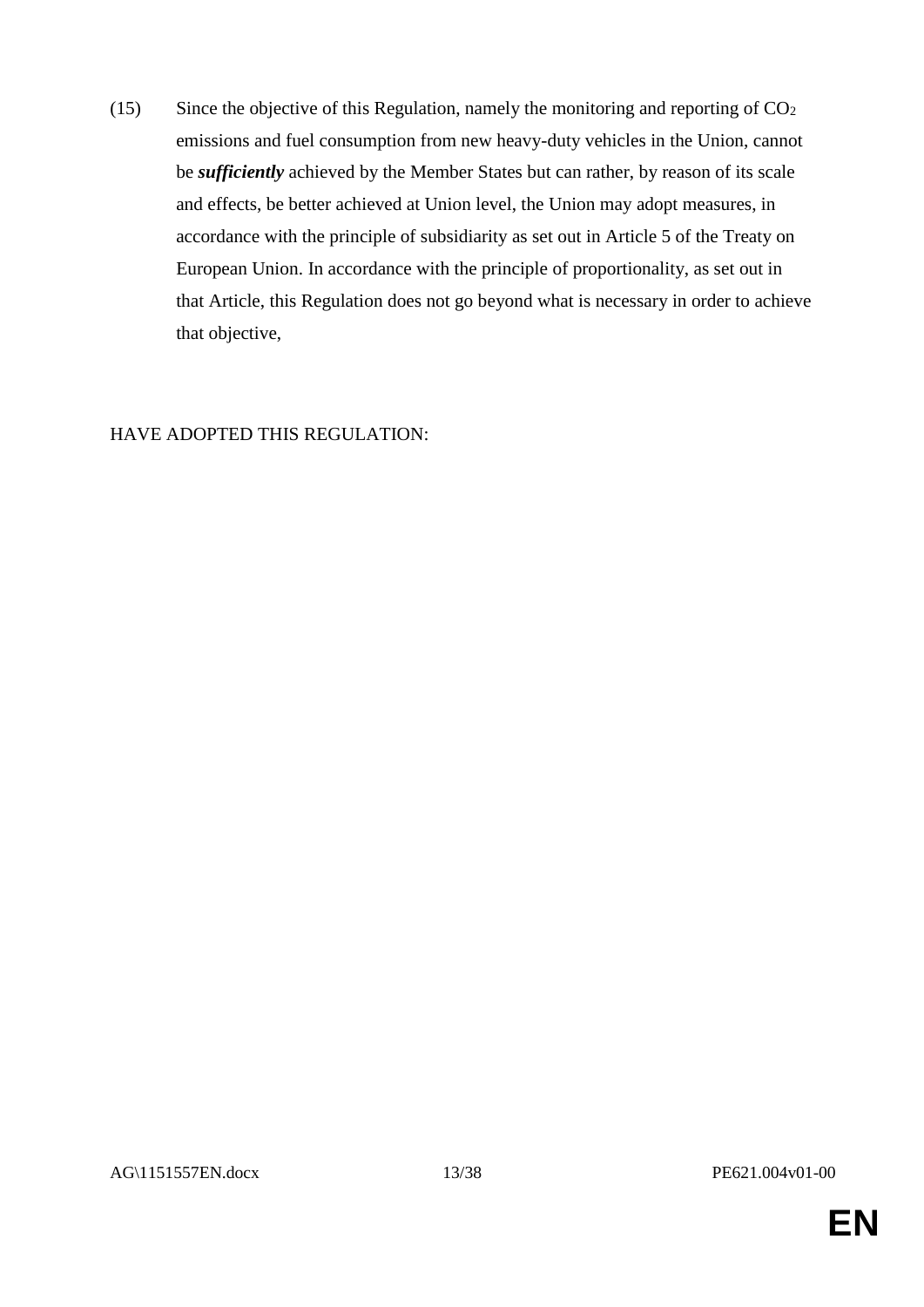# Subject matter

This Regulation lays down the requirements for the monitoring and reporting of  $CO<sub>2</sub>$ emissions from and fuel consumption of new heavy-duty vehicles registered in the European Union.

# Article 2

# Scope

This Regulation shall apply to the monitoring and reporting by Member States and manufacturers of heavy-duty vehicles of data on new vehicles.

It shall apply with regard to the following vehicle categories:

- (a) heavy-duty vehicles of categories M1, M2, N1 and N2 with a reference mass exceeding 2 610 kg not falling within the scope of Regulation (EC) No 715/2007 of the European Parliament and of the Council<sup>1</sup>, and all vehicles of categories M3 and N3;
- (b) vehicles of categories O3 and O4.

*For the purposes of this Regulation, these vehicles are referred to as heavy-duty vehicles.*

 $\overline{a}$ **<sup>1</sup>** Regulation (EC) No 715/2007 of the European Parliament and of the Council of 20 June 2007 on type approval of motor vehicles with respect to emissions from light passenger and commercial vehicles (Euro 5 and Euro 6) and on access to vehicle repair and maintenance information (OJ L 171, 29.6.2007, p. 1).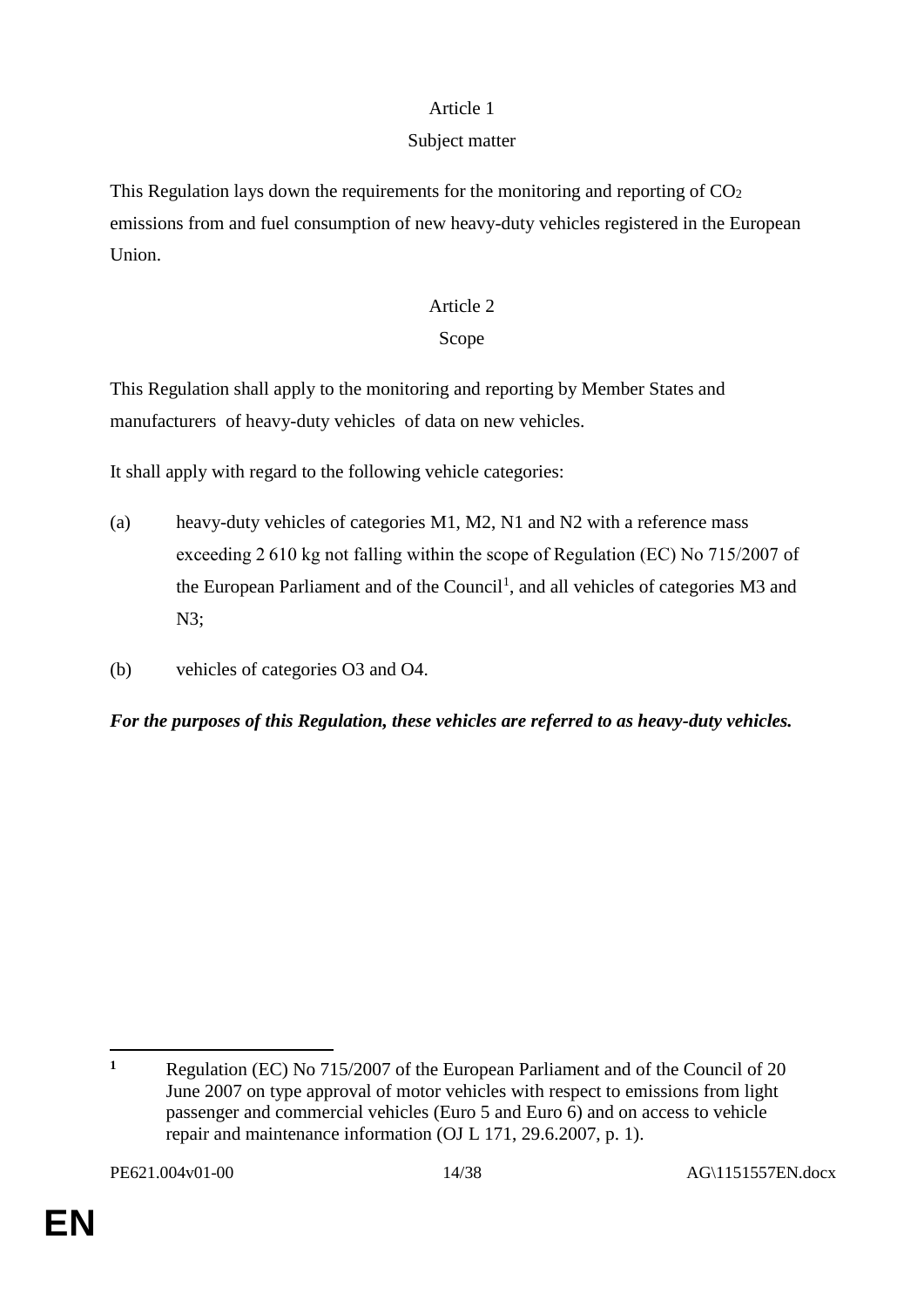# **Definitions**

For the purposes of this Regulation, the definitions set out in Directive 2007/46/EC of the European Parliament and of the Council<sup>1</sup> and Regulation (EC) No 595/2009 of the European Parliament and of the Council shall apply.

## Article 4

Monitoring and reporting by Member States

# 1. *Starting from 1 January 2019, and for each subsequent calendar year, Member States shall monitor the data specified in Part A of Annex I relating to new vehicles registered for the first time in the Union.*

By 28 February each year, starting in [2020], the competent authorities of the Member States shall *report that data to the Commission in accordance with the reporting procedure set out in Annex II.*

Data relating to new vehicles that were registered previously outside the Union shall not be monitored and reported, unless that registration was made less than three months before registration in the Union.

 $\overline{a}$ **<sup>1</sup>** Directive 2007/46/EC of the European Parliament and of the Council of 5 September 2007 establishing a framework for the approval of motor vehicles and their trailers, and of systems, components and separate technical units intended for such vehicles (Framework Directive) (OJ L 263, 9.10.2007, p. 1).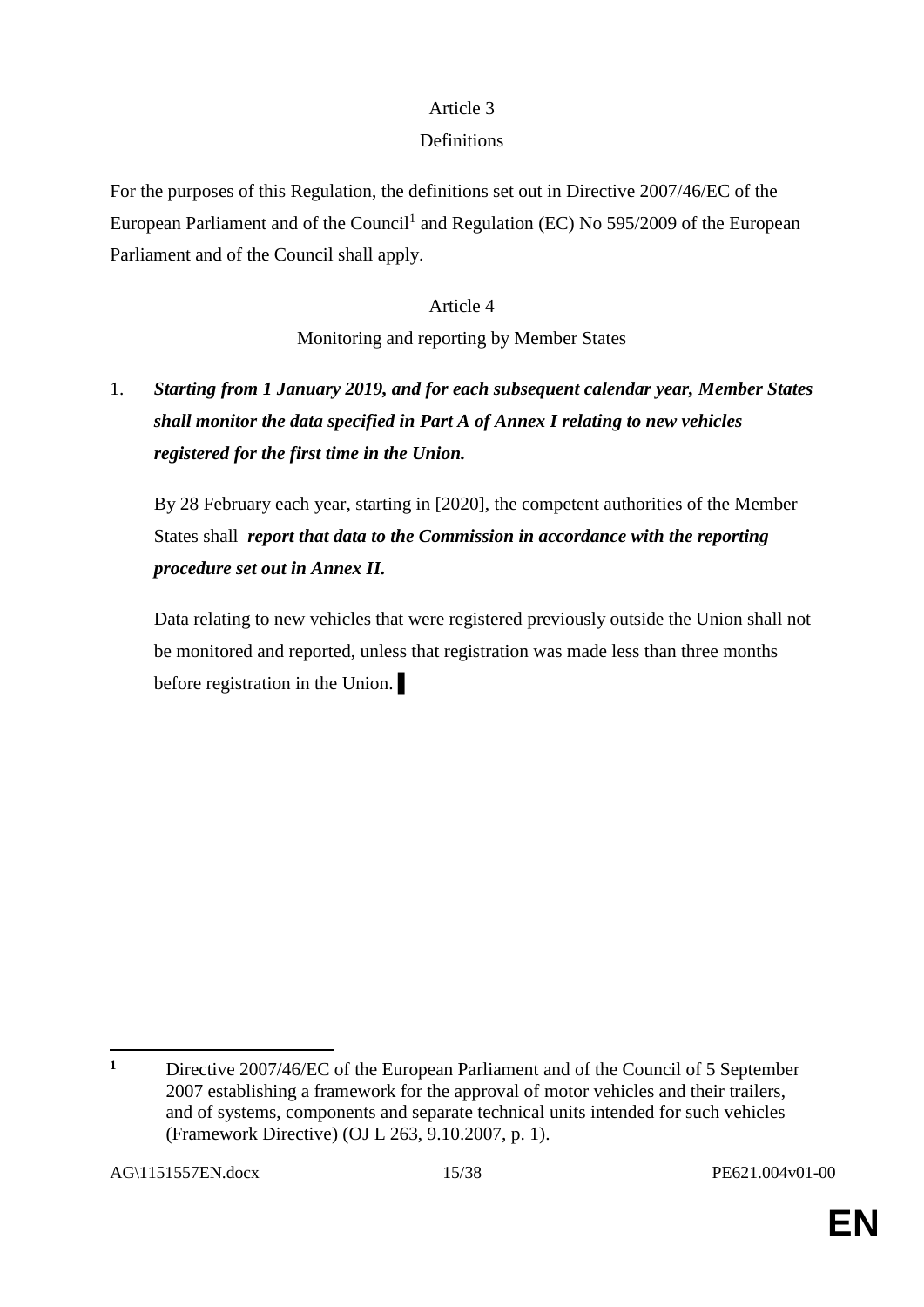2. The competent authorities responsible for the *monitoring* and *reporting* of the data in accordance with this Regulation shall be those designated by the Member States in accordance with Article 8(7) of Regulation (EC) No 443/2009.

#### Article 5

Monitoring and reporting by manufacturers

1. *In accordance with the starting years set out in point 1 of Part B of Annex I, manufacturers of heavy-duty vehicles shall monitor, on a calendar year basis, the data specified in point 2 of Part B of Annex I, for each new heavy-duty vehicle.*

By 28 February each year, starting *from the years set out in point 1 of Part B of Annex I*, manufacturers of heavy-duty vehicles shall *report that data for each new heavy-duty vehicle* with a date of *simulation* falling within the preceding calendar year *to the Commission in accordance with the reporting procedure set out in Annex II*.

The date of *simulation shall be the date reported in accordance with data entry 70 in point 2 of Part B of Annex I to this Regulation*.

2. Manufacturers shall appoint a contact point for the purpose of reporting data in accordance with this Regulation.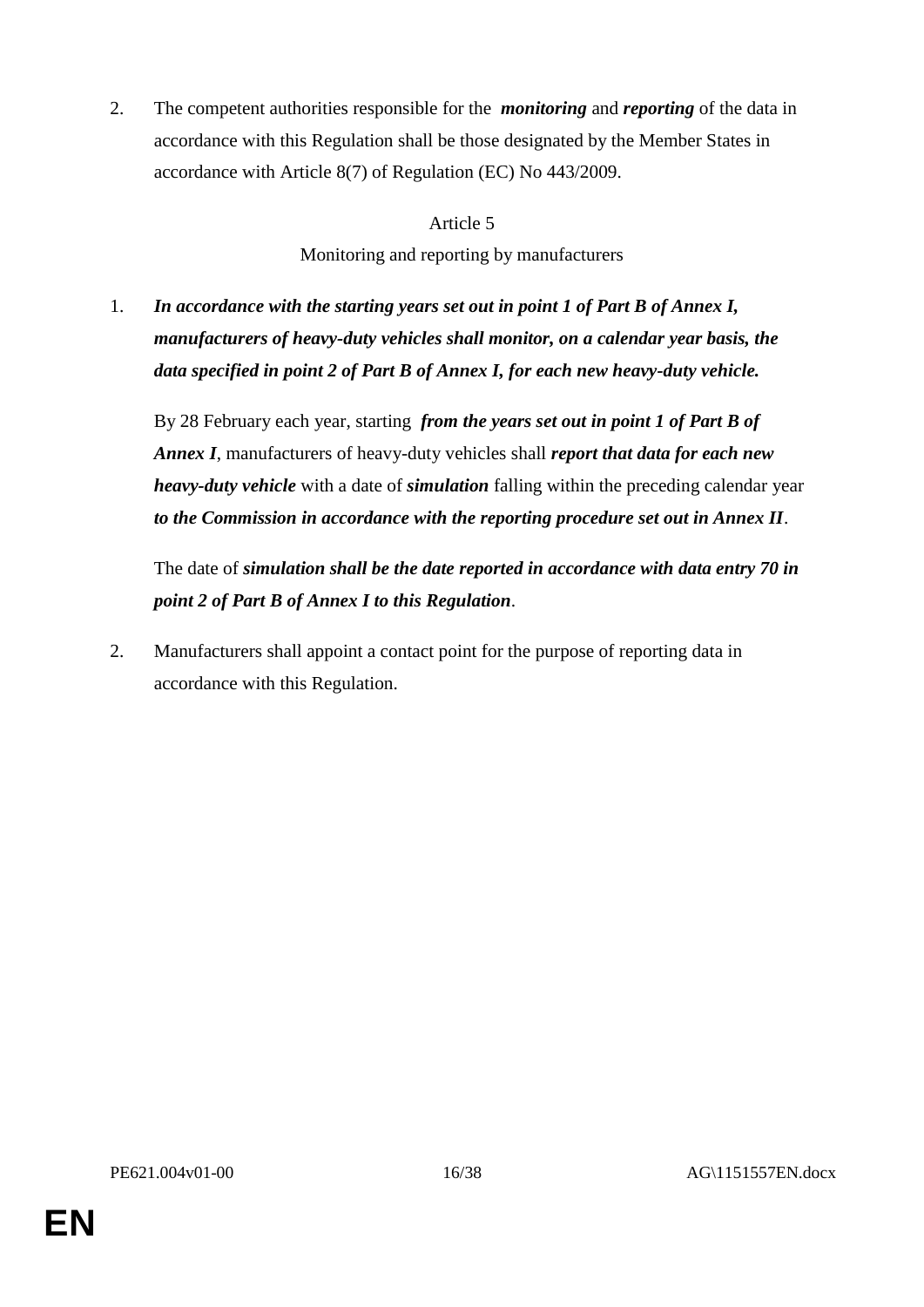# Central Register for data on heavy-duty vehicles

1. The Commission shall keep a central register for the data reported in accordance with Articles 4 and 5.

The register shall be publicly available with the exception of *data entry (a) in Part A of Annex I and* data entries 1, 24, 25, 32, 33, 39 and 40 specified in *point 2 of* Part B of Annex I*. With regard to data entry 23 specified in point 2 of Part B of Annex I, the value shall be made publicly available in a range format as defined in point 3 of Part B of Annex I*.

2. The register shall be managed by the European Environment Agency on behalf of the Commission.

# *Article 6a Monitoring of the results of on-road verification tests*

- *1. The Commission shall monitor, where available, the results of on-road tests performed within the framework of Regulation (EC) No 595/2009 to verify the CO*<sup>2</sup> *emissions and fuel consumption of new heavy-duty vehicles.*
- *2. The Commission is empowered to adopt delegated acts in accordance with Article 12 supplementing this Regulation by specifying the data to be reported by the competent authorities of the Member States for the purposes of paragraph 1.*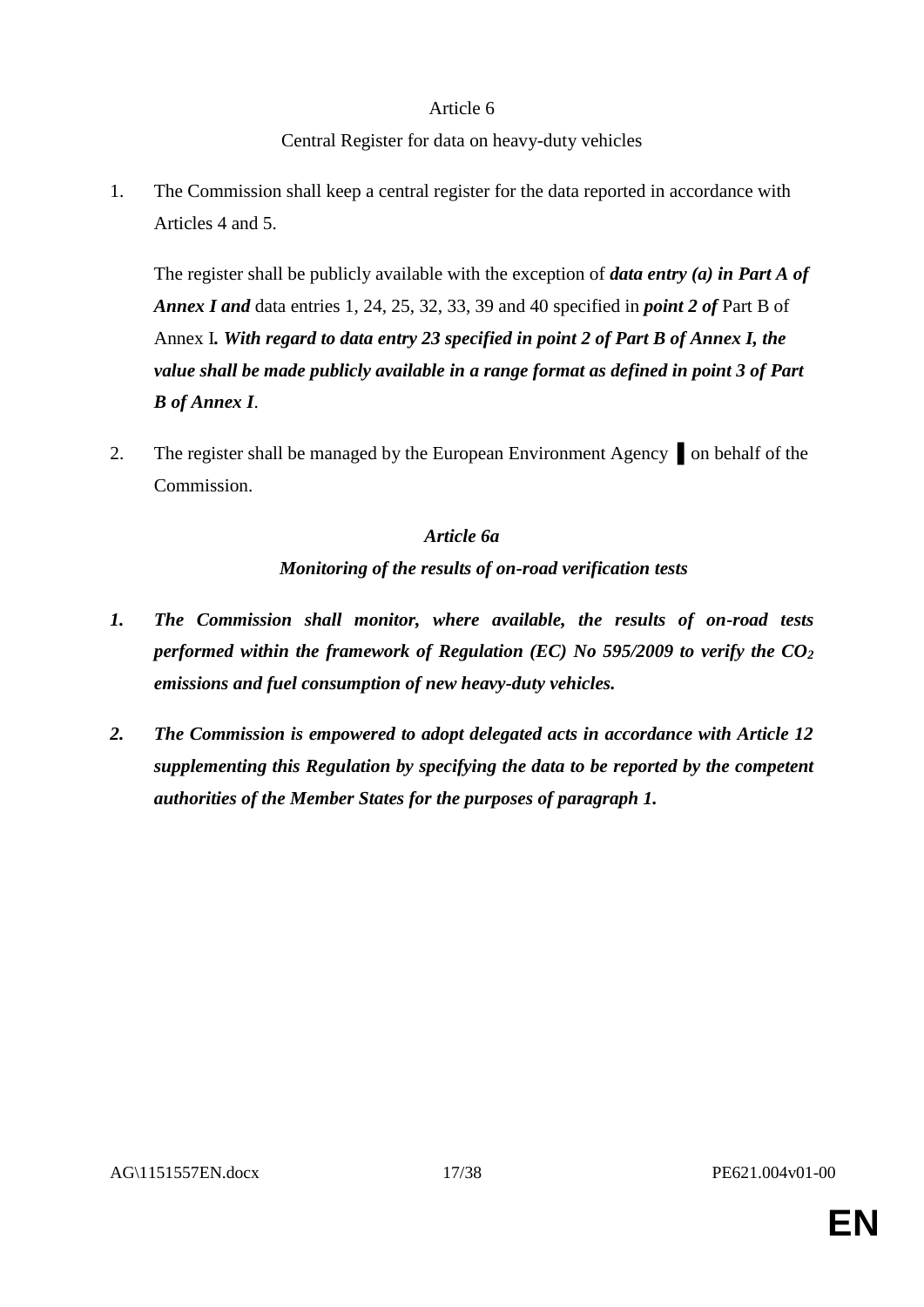# Data quality

- 1. The competent authorities and manufacturers shall be responsible for the correctness and quality of the data they report pursuant to Articles 4 and 5. They shall inform the Commission of any errors detected in the data reported without delay.
- 2. The Commission *shall* carry out its own verification of the quality of the data reported pursuant to Articles 4 and 5.
- 3. Where the Commission is informed of errors in the data or finds, pursuant to its own verification, discrepancies in the dataset, it shall, where appropriate, take the necessary measures to correct the data published in the Central Register referred to in Article 6.

# *Article 7a*

# *Administrative fines*

- *1. The Commission may impose an administrative fine in each of the following cases:*
	- *(a) where it finds that the data reported by the manufacturer pursuant to Article 5 deviate from the data resulting from the manufacturer's records file or the engine type-approval certificate issued within the framework of Regulation (EU) 595/2009, and the deviation reported is intentional or due to serious negligence;*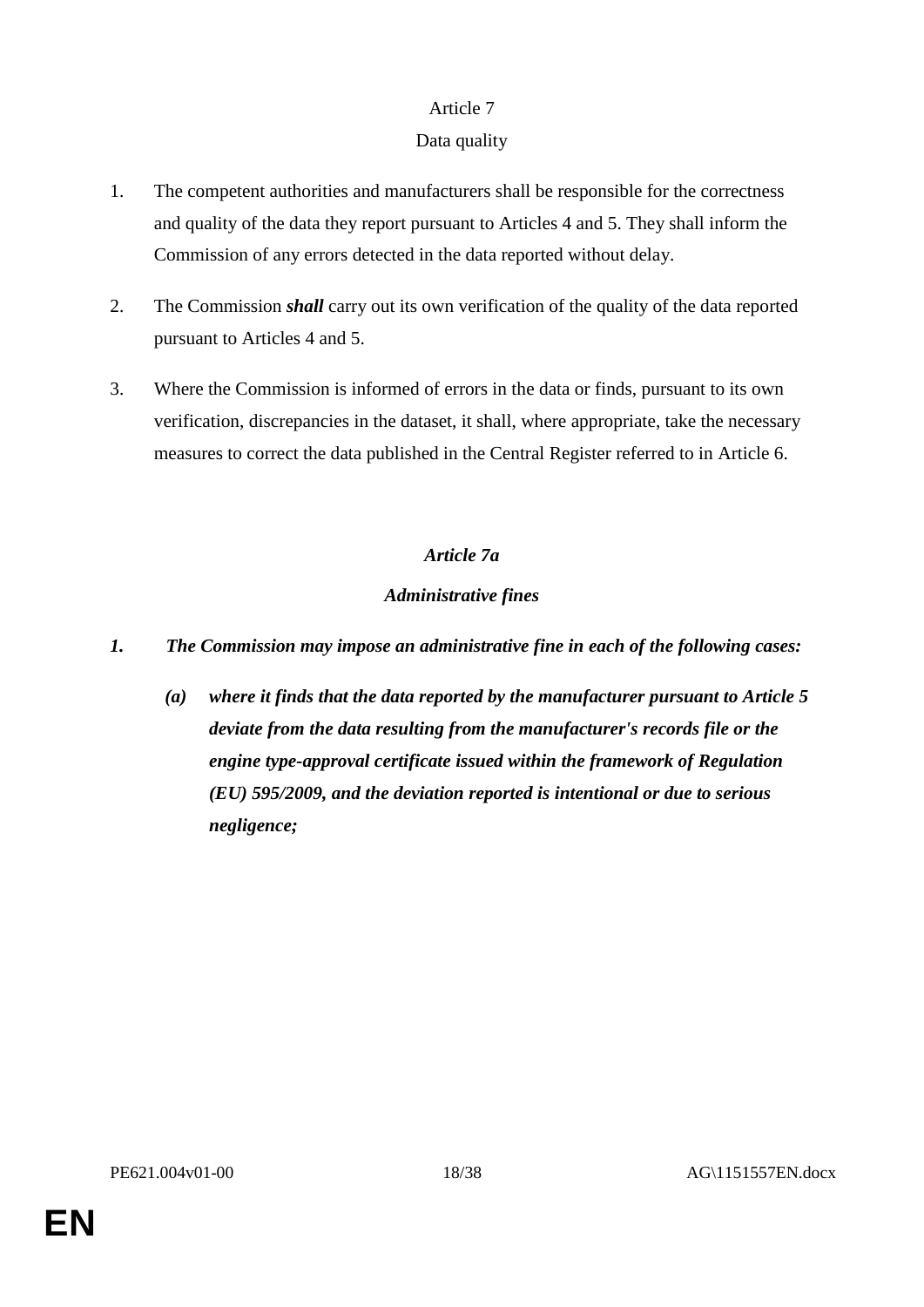*(b) where the data is not submitted within the deadline applicable pursuant to Article 5 (1) and the delay cannot be duly justified.* 

*The Commission shall for the purposes of verifying the data referred to in point (a) consult with the relevant approval authorities.*

*The administrative fines shall be effective, proportional and dissuasive and shall not exceed EUR 30 000 per vehicle concerned by deviating or delayed data as referred to in points (a) and (b).* 

- *2. The Commission shall adopt, on the basis of the principles set out in paragraph 3, delegated acts in accordance with Article 12 to lay down the procedure, methods for the calculation and collection of the administrative fines referred to in paragraph 1.*
- *3. The delegated acts referred to in paragraph 2 shall respect the following principles:*
	- *(a) the procedure by the Commission shall respect the right to good administration, including in particular the right to be heard and the right to have access to the file, while respecting the legitimate interests of confidentiality and of professional and business secrecy;*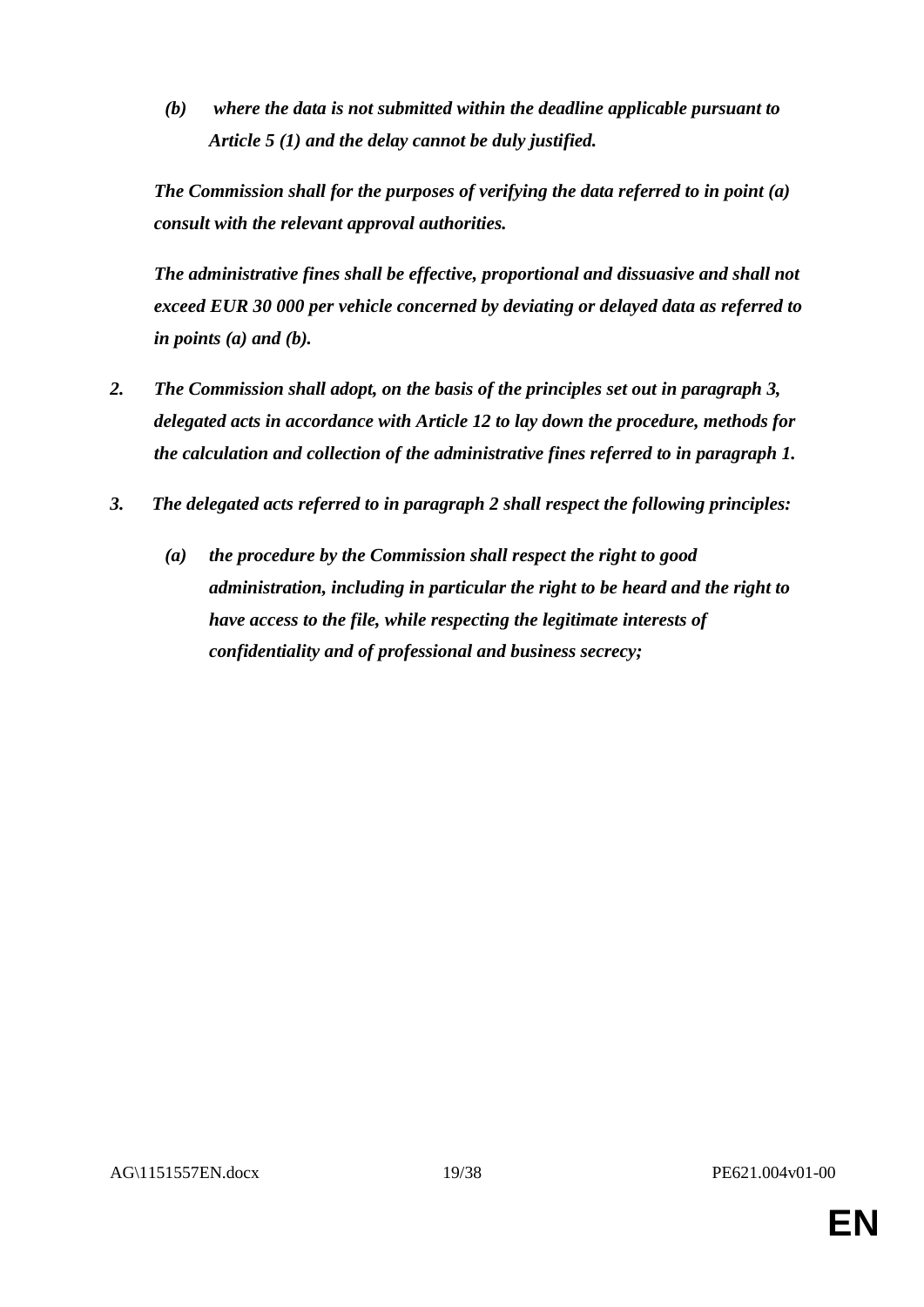- *(b) in calculating the appropriate administrative fine, the Commission shall be guided by the principles of effectiveness, proportionality and dissuasiveness, taking into consideration, where relevant, the seriousness and effects of the deviation or delay, the number of vehicles concerned by the deviating or delayed data, the good faith of the manufacturer, the degree of diligence and cooperation of the economic operator, the repetition, frequency or duration of the deviation or the delay as well as prior sanctions imposed on the same manufacturer;*
- *(c) administrative fines shall be collected without undue delay by fixing deadlines for the payment and, as appropriate, including the possibility of splitting payments into several instalments and phases.*
- *4. The amounts of the administrative fines shall be considered as revenue for the general budget of the European Union.*

#### Report

1. *By 31 October every year, the* Commission shall *publish an* annual report *with* its analysis of the data transmitted by Member States and manufacturers for the preceding calendar year.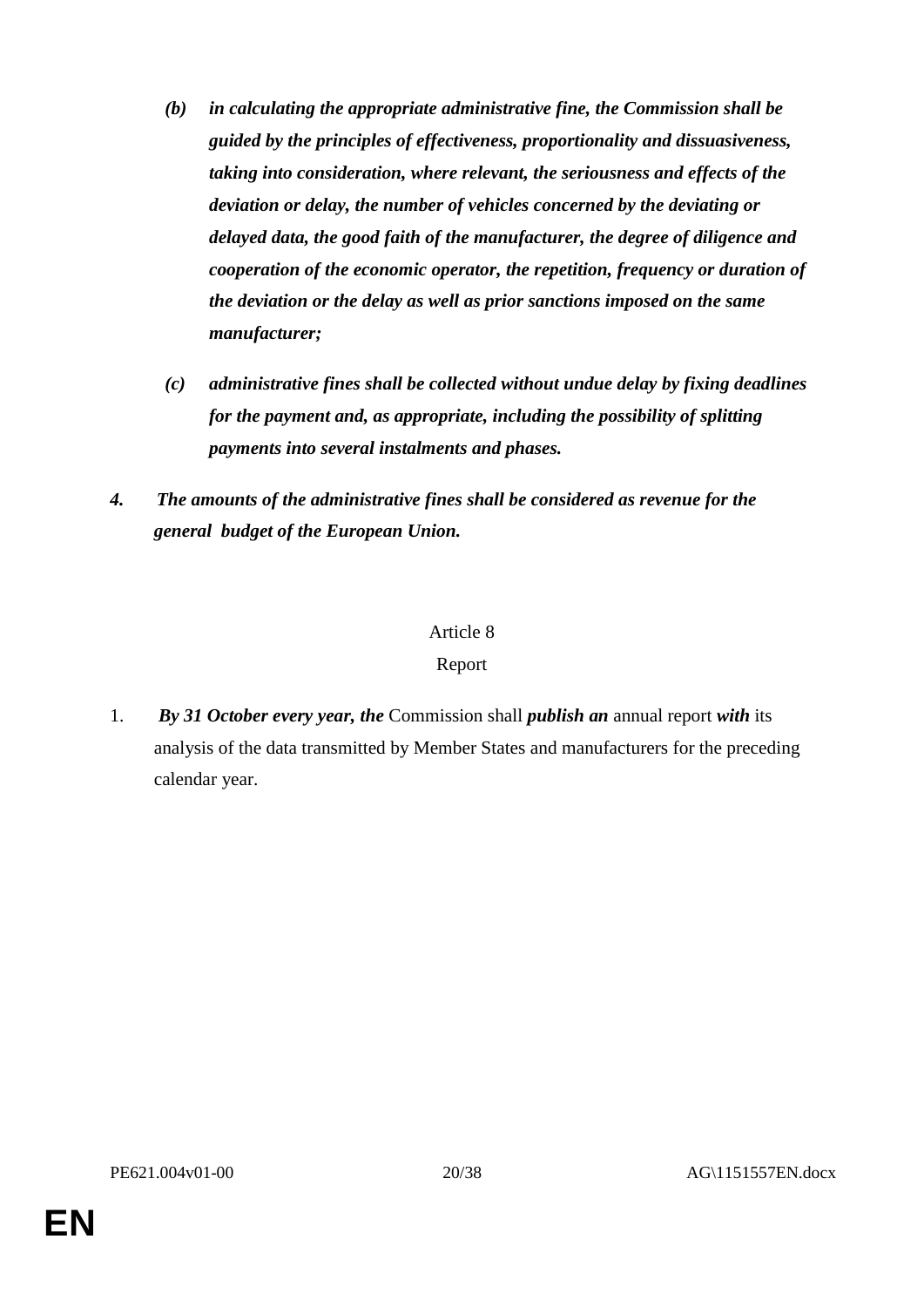- 2. The analysis shall indicate, as a minimum, the performance of the heavy-duty vehicle fleet of the Union as well as that of *each Member State and* each manufacturer in terms of the average fuel consumption and CO<sup>2</sup> emissions *for each vehicle group by mission profile, load and fuel combination*. It shall also, where available, take into account data on the uptake of new and advanced CO<sup>2</sup> reducing technologies*, as well as of alternative powertrains. Moreover, it shall include an analysis of the results of on-road verification tests as monitored in accordance with Article 6a, where available*.
- 3. The Commission shall prepare the analysis with the support of the EEA.

## Conferral of implementing powers

The Commission may, by means of implementing acts, determine the verification and correction measures referred to in paragraphs 2 and 3 of Article 7. Those implementing acts shall be adopted in accordance with the examination procedure referred to in Article 11.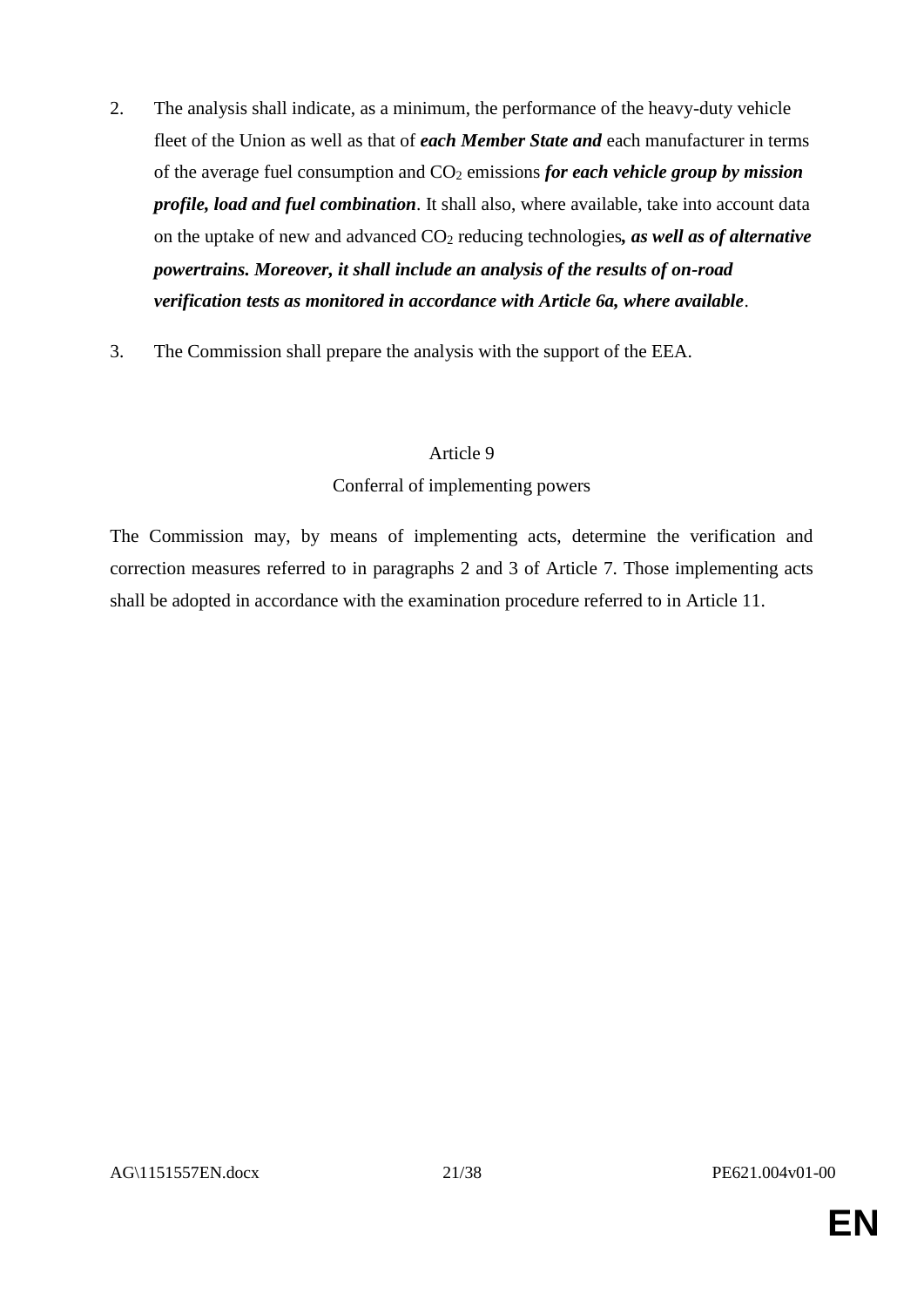## Delegation of powers

- 1. The Commission is empowered to adopt delegated acts in accordance with Article 12 with a view to amending Annex I for the purpose of updating or adjusting the data requirements specified *in Part A and points 1 and 2 of Part B of Annex I,* where this is deemed necessary in order to provide for a thorough analysis in accordance with Article 8*, and to update or adjust the ranges set out in point 3 of Part B of that Annex to take into account changes in vehicle design and ensure that the ranges remain relevant for information and comparability purposes.*
- *1a. The Commission is empowered to adopt delegated acts in accordance with Article 12 with a view to amending Annex I for the purpose of completing the starting years in point 1 of Part B. Those delegated acts shall be adopted no later than [7 years after entry into force of this Regulation].*
- 2. The Commission is empowered to adopt delegated acts in accordance with Article 12 with a view to amending Annex II for the purpose of adjusting the monitoring and reporting procedure set out therein in order to take into account the experience gained from the application of this Regulation.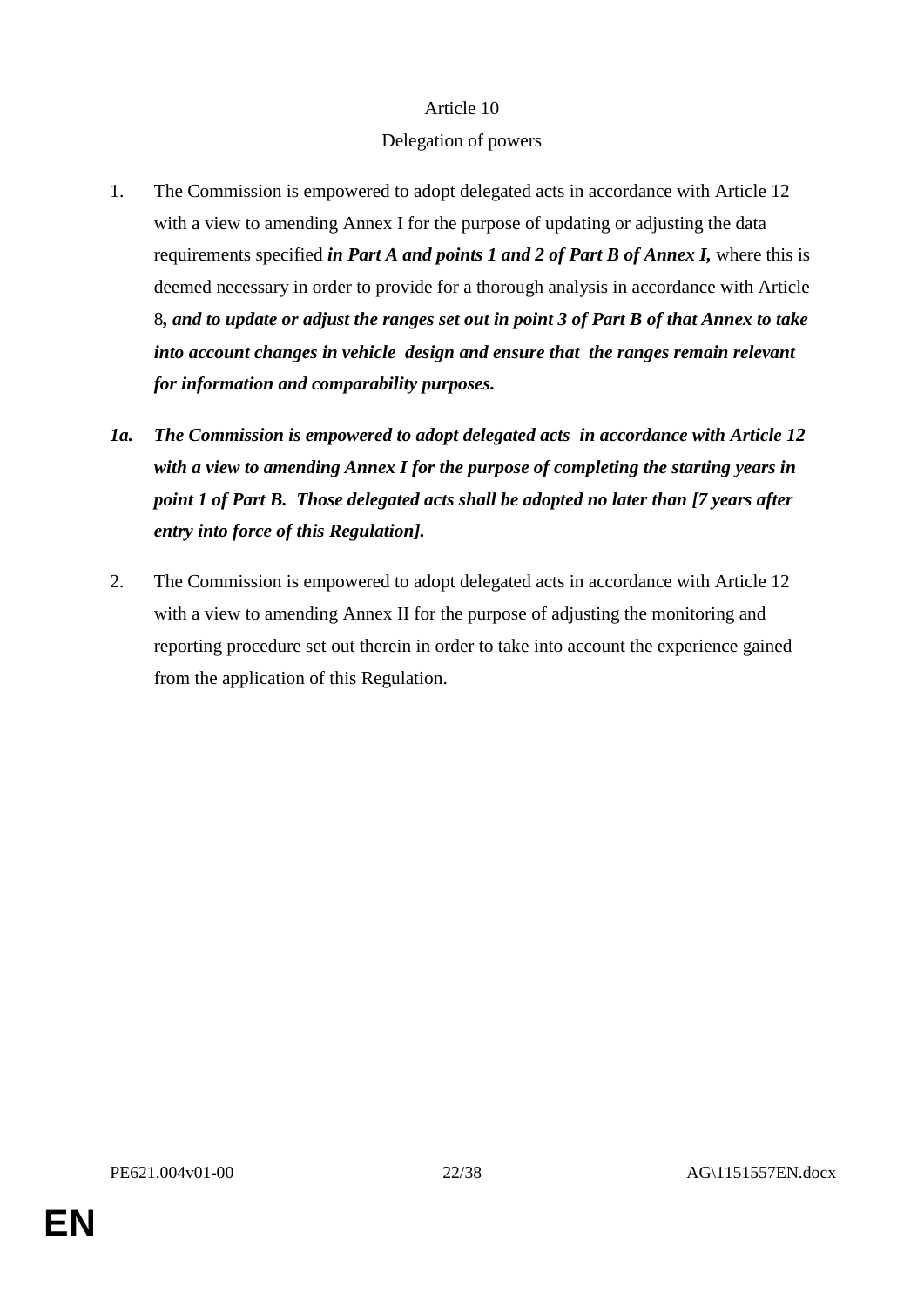## Committee procedure

- 1. The Commission shall be assisted by the Climate Change Committee established by Regulation (EU) 525/2013 of the European Parliament and of the Council<sup>1</sup>. That committee shall be a committee within the meaning of Regulation (EU) No 182/2011.
- 2. Where reference is made to this paragraph, Article 5 of Regulation (EU) No 182/2011 shall apply.

# Article 12

# Exercise of delegation

- 1. The power to adopt delegated acts is conferred on the Commission subject to the conditions laid down in this Article.
- 2. The power to adopt delegated acts referred to in *Articles 6a, 7a and* 10 shall be conferred on the Commission for *a* period of *seven years* from [the date of *entry* into force of this Regulation]. *The Commission shall draw up a report in respect of the delegation of power not later than nine months before the end of the seven-year period. The delegation of power shall be tacitly extended for periods of an identical duration, unless the European Parliament or the Council opposes such extension not later than three months before the end of each period.*

 $\overline{a}$ 

**<sup>1</sup>** *Regulation (EU) No 525/2013* of the European Parliament and of the Council of *21 May 2013 on* a mechanism for monitoring *and reporting* greenhouse gas emissions and for *reporting other information at national and Union level relevant to climate change and repealing Decision No 280/2004/EC (OJ L 165, 18.6.2013, p. 13*).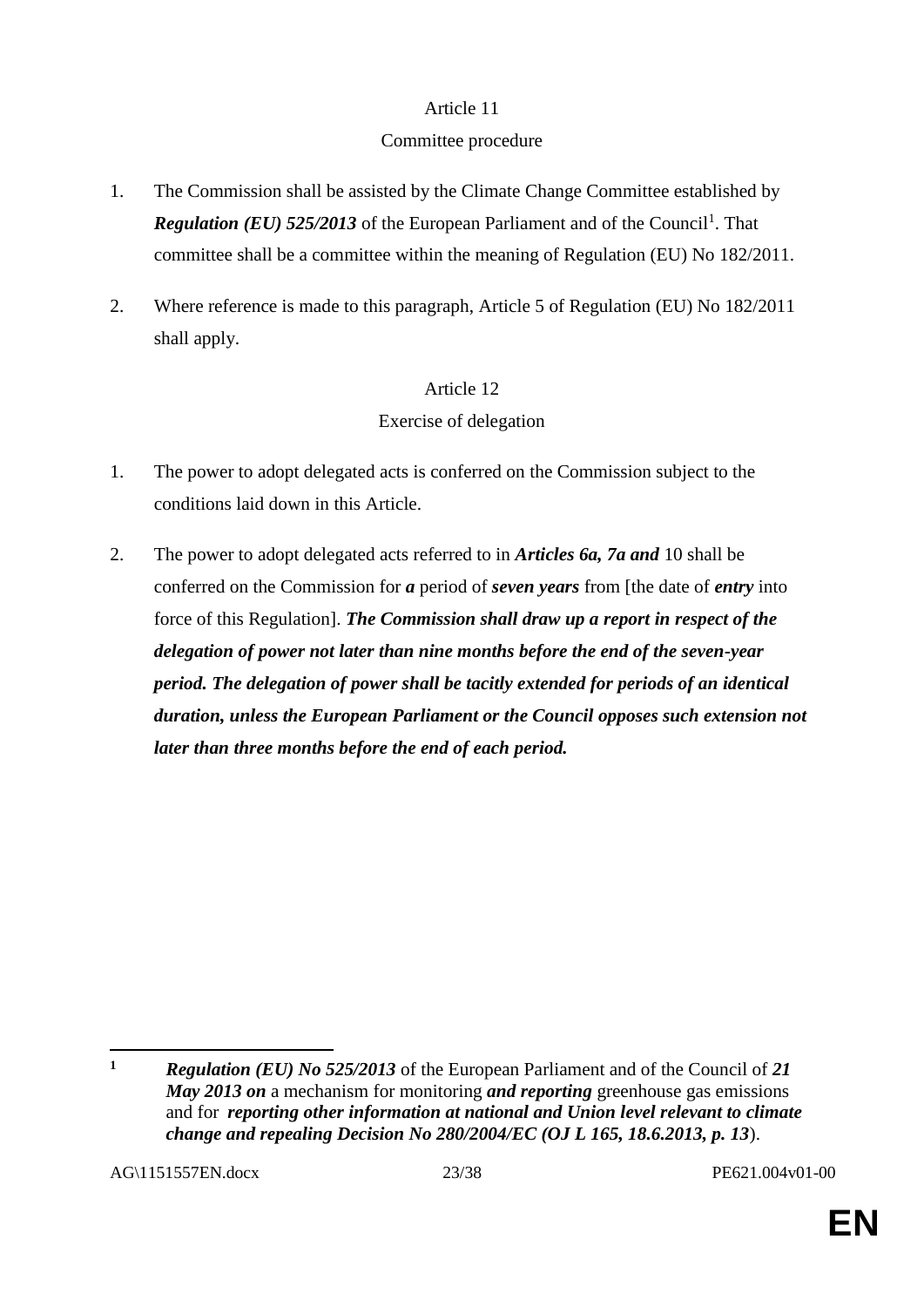- 3. The delegation of power referred to in *Articles 6a, 7a and* 10 may be revoked at any time by the European Parliament or by the Council. A decision to revoke shall put an end to the delegation of the power specified in that decision. It shall take effect the day following the publication of the decision in the *Official Journal of the European Union* or at a later date specified therein. It shall not affect the validity of any delegated acts already in force.
- 4. Before adopting a delegated act, the Commission shall consult experts designated by each Member State in accordance with the principles laid down in the Interinstitutional Agreement *of 13 April 2016* on Better Law-Making ▌*.*
- 5. As soon as it adopts a delegated act the Commission shall notify it simultaneously to the European Parliament and to the Council.
- 6. A delegated act adopted pursuant to *Articles 6a, 7a and* 10 shall enter into force only if no objection has been expressed either by the European Parliament or by the Council within a period of two months of notification of that act to the European Parliament and the Council or if, before the expiry of that period, the European Parliament and the Council have both informed the Commission that they will not object. That period shall be extended by two months at the initiative of the European Parliament or of the Council.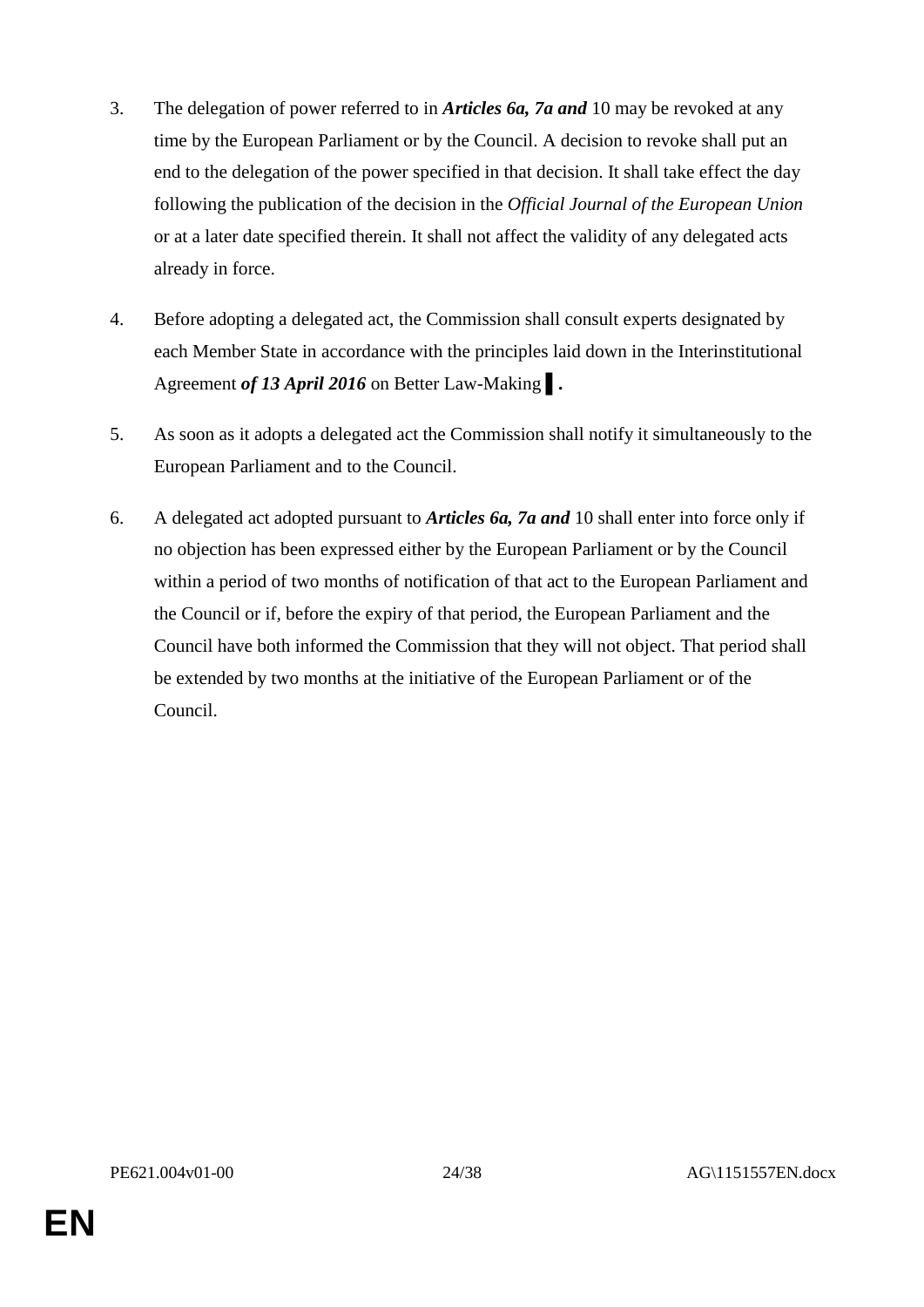## Entry into force

This Regulation shall enter into force on the twentieth day following that of its publication in the *Official Journal of the European Union*.

This Regulation shall be binding in its entirety and directly applicable in all Member States.

Done at ▌*…*,

*For the European Parliament For the Council The President The President*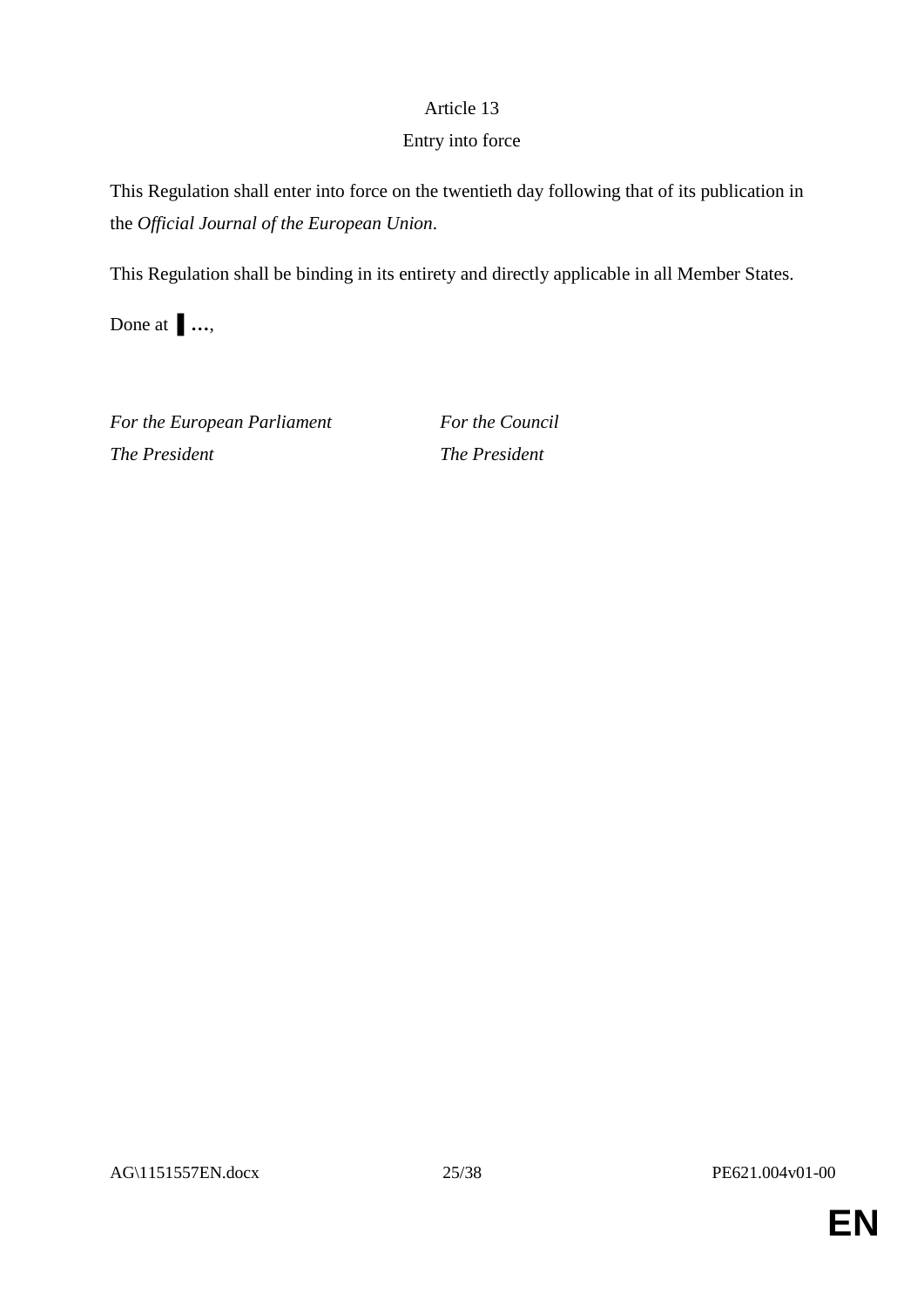## *ANNEX I*

▌

PART A: DATA TO BE MONITORED AND REPORTED BY MEMBER STATES:

- (a) vehicle identification numbers of all new vehicles as referred to in Article 2(a) and (b) that are registered in the Member State territory;
- (b) manufacturer name;
- (c) make (trade name of manufacturer);
- (d) the code for the bodywork as specified in entry 38 of the certificate of conformity, where available;
- (e) in the case of the vehicles referred to in Article  $2(a)$ , the information on the powerplant specified in entries 23, 23.1 and 26 of the certificate of conformity.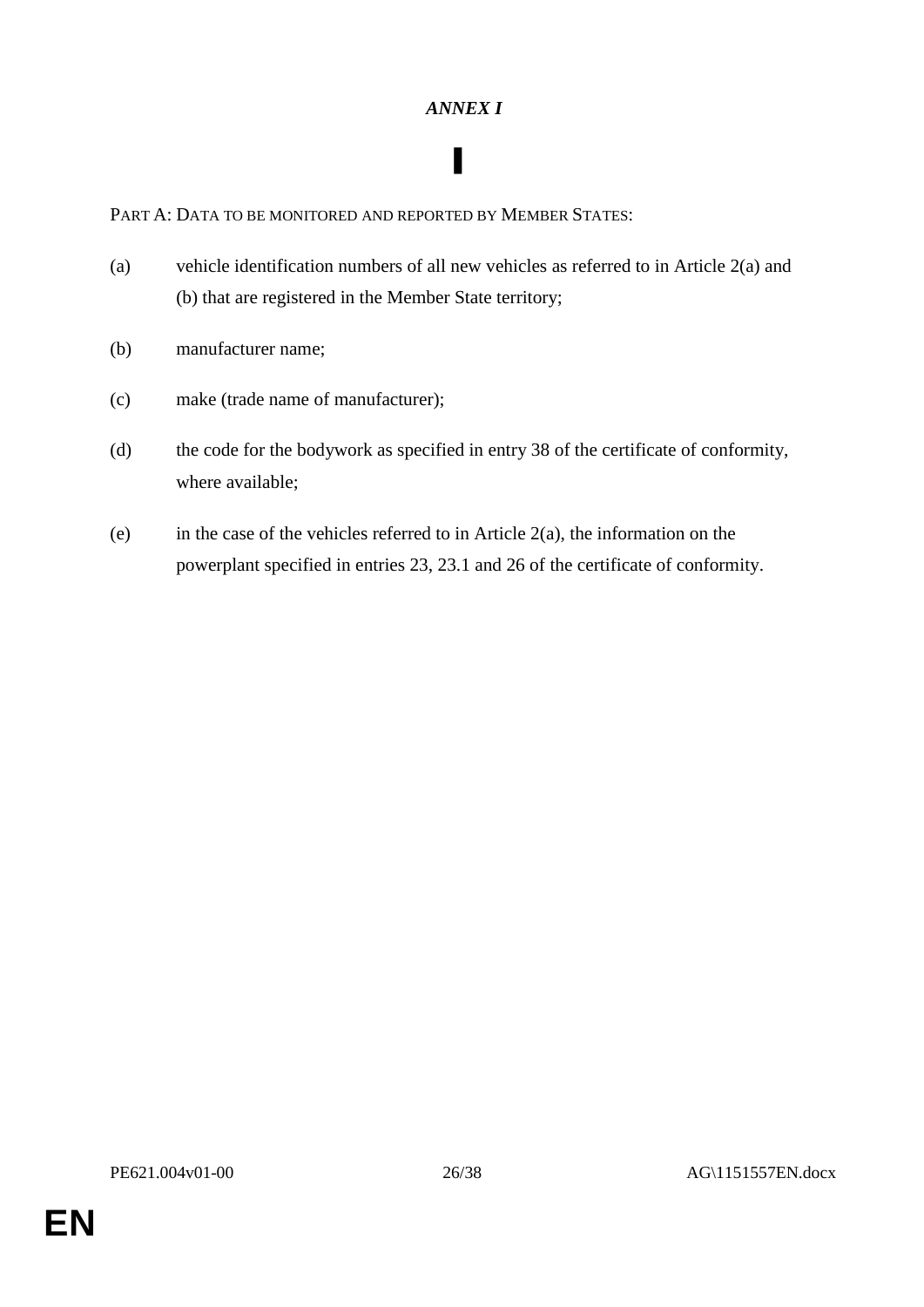# PART B: DATA TO BE MONITORED AND REPORTED BY MANUFACTURERS OF HEAVY-DUTY VEHICLES

# *1. Starting years for the monitoring and reporting of data for the vehicle categories set out in Article 2(a) and (b)*:

| <b>Vehicle category</b> | Vehicle group for<br>vehicle category (as<br>referred to in Annex I<br>to Commission<br><i>Regulation (EU)</i> $\left\{ \ldots \right\}$ | <b>Starting year</b><br><b>Monitoring</b> | <b>Starting year</b><br><b>Reporting</b> |
|-------------------------|------------------------------------------------------------------------------------------------------------------------------------------|-------------------------------------------|------------------------------------------|
| NI                      |                                                                                                                                          |                                           | $\blacksquare$                           |
| N <sub>2</sub>          | 1 and 2                                                                                                                                  | 2020                                      | 2021                                     |
| N <sub>3</sub>          | $\mathfrak{Z}$                                                                                                                           | 2020                                      | 2021                                     |
|                         | 4, 5, 9 and 10                                                                                                                           | 2019                                      | 2020                                     |
|                         | 11, 12 and 16                                                                                                                            | 2020                                      | 2021                                     |
| M1                      |                                                                                                                                          | -                                         | $\blacksquare$                           |
| M <sub>2</sub>          | $\qquad \qquad$                                                                                                                          | $\blacksquare$                            | $\blacksquare$                           |
| M3                      | $\qquad \qquad$                                                                                                                          |                                           | $\blacksquare$                           |
| 03                      |                                                                                                                                          |                                           | $\qquad \qquad \blacksquare$             |
| 04                      |                                                                                                                                          |                                           | $\qquad \qquad \blacksquare$             |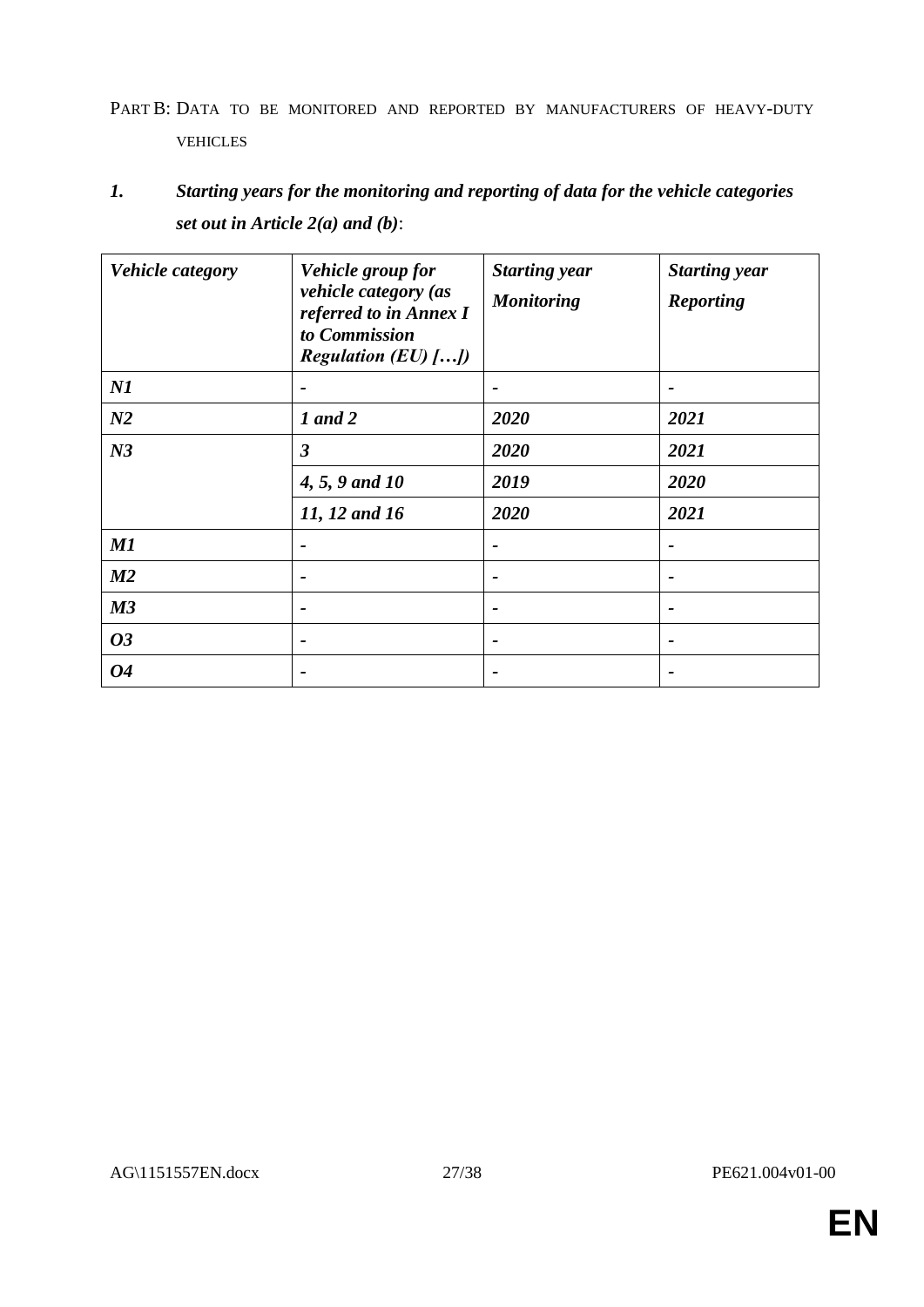# *2. Data to be monitored and reported:*

| N <sub>0</sub> | Monitoring parameters                        | Source Part I of<br>Annex $IV$ to<br><b>Commission</b><br>Regulation $(EU)$<br>$[/]$ , unless<br>otherwise specified | Description                          |  |
|----------------|----------------------------------------------|----------------------------------------------------------------------------------------------------------------------|--------------------------------------|--|
| $\mathbf{1}$   | vehicle identification number (VIN)          | 1.1.3                                                                                                                |                                      |  |
| $\overline{2}$ | engine certification number                  | 1.2.2                                                                                                                |                                      |  |
| 3              | CdxA certification number (if<br>applicable) | 1.8.3                                                                                                                |                                      |  |
| $\overline{4}$ | transmission certification number            | 1.3.2                                                                                                                | Vehicle and                          |  |
| 5              | axle certification number                    | 1.6.2                                                                                                                | component<br>identification          |  |
| 6              | tyre certification number, axle 1            | 1.9.2                                                                                                                |                                      |  |
| $\overline{7}$ | tyre certification number, axle 2            | 1.9.6                                                                                                                |                                      |  |
| 8              | tyre certification number, axle 3            | 1.9.10                                                                                                               |                                      |  |
| 9              | tyre certification number, axle 4            | 1.9.14                                                                                                               |                                      |  |
| 10             | vehicle category (N1, N2, N3, M1,<br>M2, M3) | 1.1.4                                                                                                                |                                      |  |
| 11             | axle configuration                           | 1.1.5                                                                                                                | Vehicle<br>classification            |  |
| 12             | maximum gross vehicle weight $(t)$           | 1.1.6                                                                                                                |                                      |  |
| 13             | vehicle group                                | 1.1.7                                                                                                                |                                      |  |
| 14             | name and address of manufacturer             | 1.1.1                                                                                                                | Vehicle and chassis<br>specification |  |
| 15             | make (trade name of manufacturer)            | 1.1.7 Part II of Annex<br><b>IV</b> to Commission<br><b>Regulation (EU)</b>                                          |                                      |  |
| 16             | corrected actual curb mass $(kg)$            | 1.1.8                                                                                                                |                                      |  |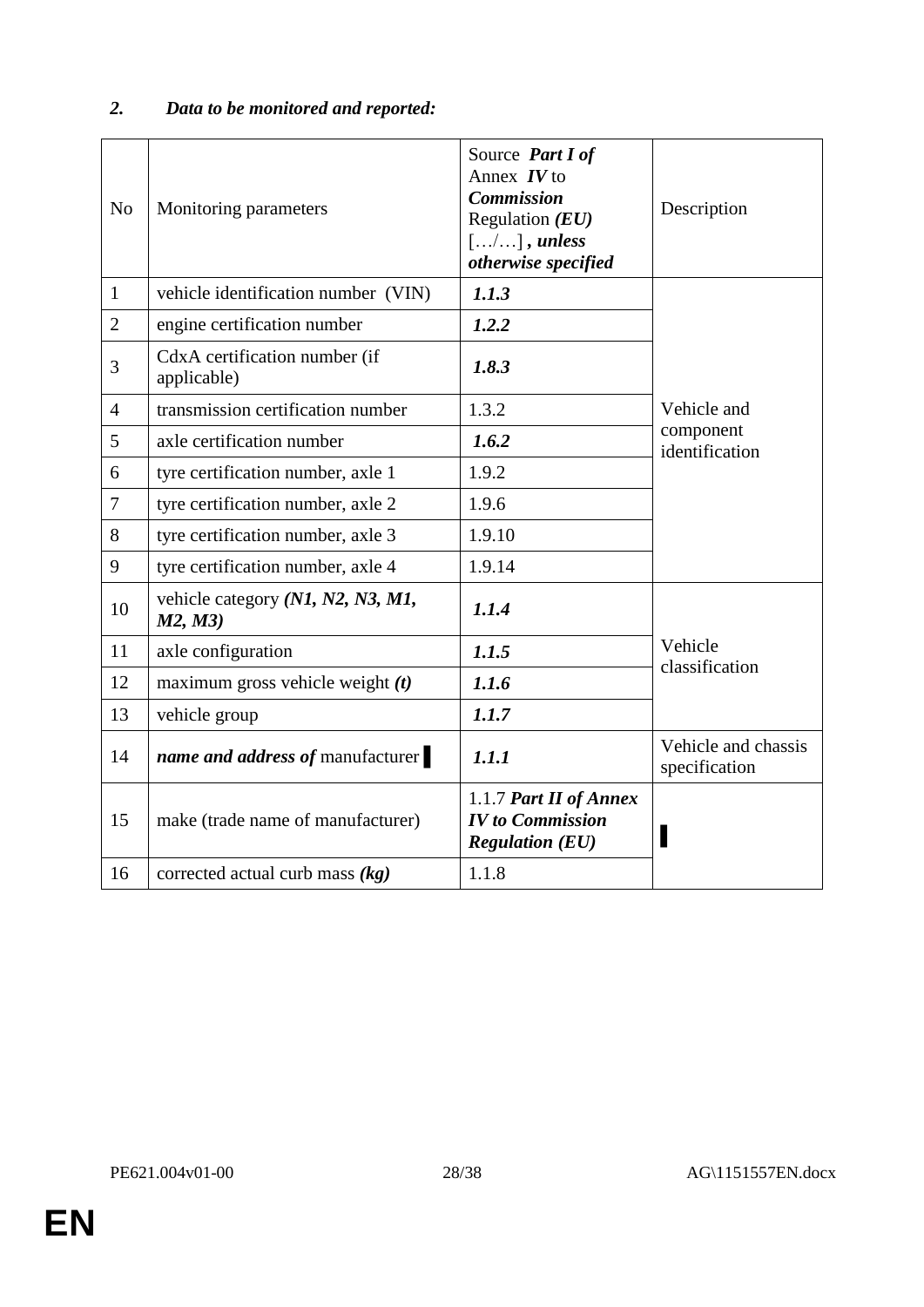| N <sub>o</sub> | Monitoring parameters                                                                                                                           | Source Part I of<br>Annex $IV$ to<br><b>Commission</b><br>Regulation $(EU)$<br>$[\ldots/\ldots]$ , unless<br>otherwise specified | Description                         |
|----------------|-------------------------------------------------------------------------------------------------------------------------------------------------|----------------------------------------------------------------------------------------------------------------------------------|-------------------------------------|
| 17             | engine rated power $(kW)$                                                                                                                       | 1.2.3                                                                                                                            |                                     |
| 18             | engine idling speed $(1/min)$                                                                                                                   | 1.2.4                                                                                                                            |                                     |
| 19             | engine rated speed $(1/min)$                                                                                                                    | 1.2.5                                                                                                                            | Main engine                         |
| 20             | engine capacity (ltr)                                                                                                                           | 1.2.6                                                                                                                            | specifications                      |
| 21             | engine reference fuel type (diesel/<br>LPG/CNG                                                                                                  | 1.2.7                                                                                                                            |                                     |
| 22             | Certification option used for generation<br>of CdxA (default<br>values/measurement)                                                             | 1.8.2                                                                                                                            | Aerodynamics                        |
| 23             | CdxA value (air drag value)                                                                                                                     | 1.8.4                                                                                                                            |                                     |
| 24             | name and address of <i>transmission</i><br>manufacturer                                                                                         |                                                                                                                                  |                                     |
| 25             | make (trade name of <i>transmission</i><br>manufacturer)                                                                                        |                                                                                                                                  |                                     |
| 26             | certification option used for the<br>generation of <i>simulation tool loss</i><br>maps<br>(Optionl/Option2/0ption3/Standard<br>values $\vert$ ) | 1.3.3                                                                                                                            | Main transmission<br>specifications |
| 27             | transmission type (SMT, AMT, APT-<br>$S, APT-P)$                                                                                                | 1.3.4                                                                                                                            |                                     |
| 28             | number of gears                                                                                                                                 | 1.3.5                                                                                                                            |                                     |
| 29             | transmission ratio final gear                                                                                                                   | 1.3.6                                                                                                                            |                                     |
| 30             | retarder type                                                                                                                                   | 1.3.7                                                                                                                            |                                     |
| 31             | power take off (yes/no)                                                                                                                         | 1.3.8                                                                                                                            |                                     |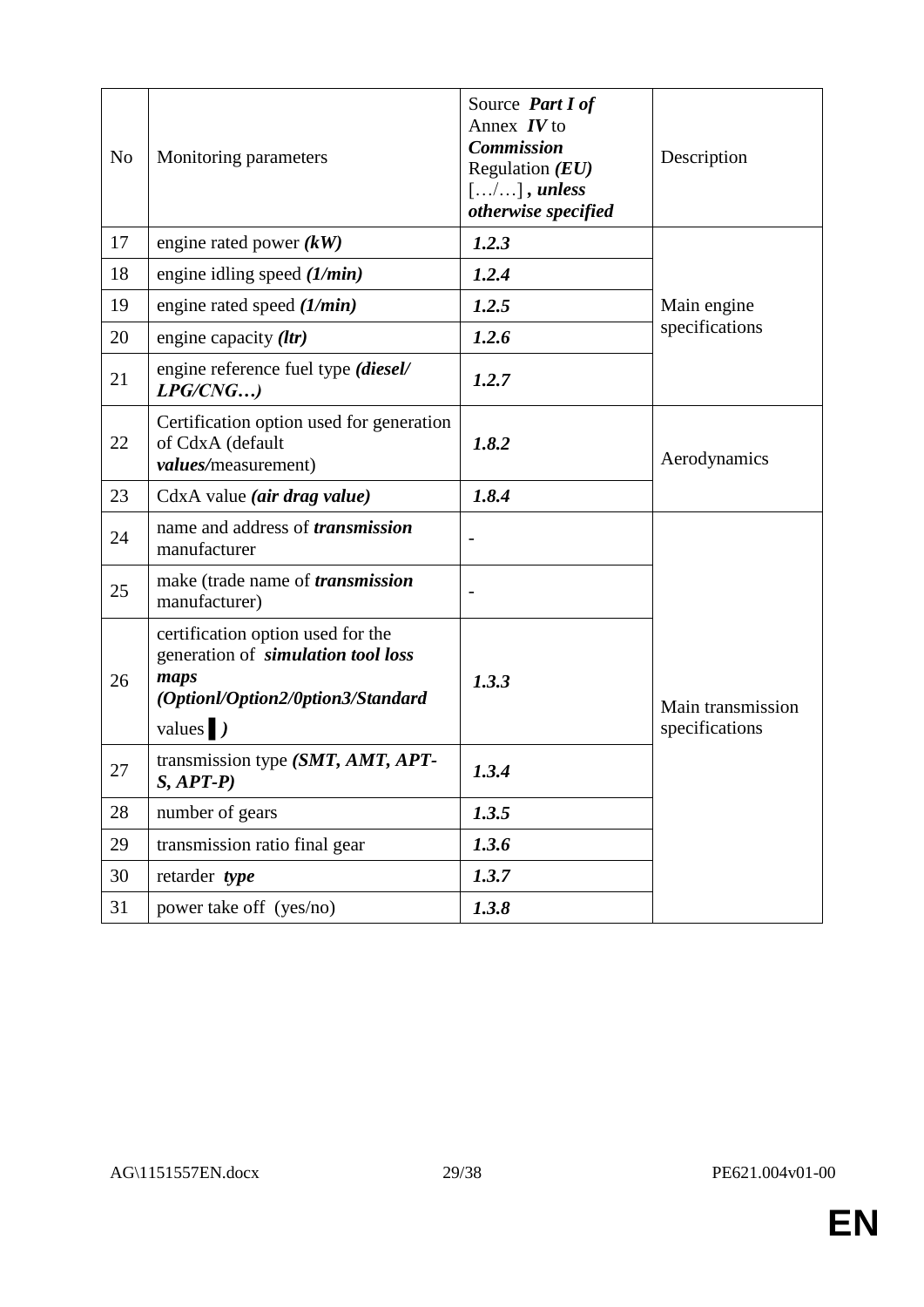| N <sub>o</sub> | Monitoring parameters                                                                                                  | Source Part I of<br>Annex $IV$ to<br><b>Commission</b><br>Regulation $(EU)$<br>$[/]$ , unless<br>otherwise specified | Description                   |
|----------------|------------------------------------------------------------------------------------------------------------------------|----------------------------------------------------------------------------------------------------------------------|-------------------------------|
| 32             | name and address of <i>axle</i> manufacturer                                                                           |                                                                                                                      |                               |
| 33             | make (trade name of axle<br>manufacturer)                                                                              |                                                                                                                      |                               |
| 34             | certification option used for the<br>generation of <i>a simulation tool</i> loss<br>map (standard values/measurement)  | 1.7.3                                                                                                                | Main axle<br>specifications   |
| 35             | axle type (e.g. standard single driven<br>axle)                                                                        | 1.7.4                                                                                                                |                               |
| 36             | axle ratio                                                                                                             | 1.7.5                                                                                                                |                               |
| 37             | Certification option used for the<br>generation of <i>a simulation tool</i> loss<br>map (standard values/ measurement) | 1.6.3                                                                                                                | Angle drive<br>specifications |
| 38             | angle drive ratio                                                                                                      | 1.6.4                                                                                                                |                               |
| 39             | name and address of tyre manufacturer                                                                                  | $\overline{a}$                                                                                                       |                               |
| 40             | make (trade name of tyre<br>manufacturer)                                                                              |                                                                                                                      |                               |
| 41             | tyre dimension, axle 1                                                                                                 | 1.9.1                                                                                                                |                               |
| 42             | specific rolling resistance coefficient<br>$(RRC)$ of all tyres on axle 1                                              | 1.9.3                                                                                                                | Main tyre                     |
| 43             | tyre dimension axle 2                                                                                                  | 1.9.4                                                                                                                | specifications                |
| 44             | twin axle (yes/no) $axle 2$                                                                                            | 1.9.5                                                                                                                |                               |
| 45             | specific RRC of all tyres on axle 2                                                                                    | 1.9.7                                                                                                                |                               |
| 46             | tyre dimension axle 3                                                                                                  | 1.9.8                                                                                                                |                               |
| 47             | twin axle (yes/no) $axle 3$                                                                                            | 1.9.9                                                                                                                |                               |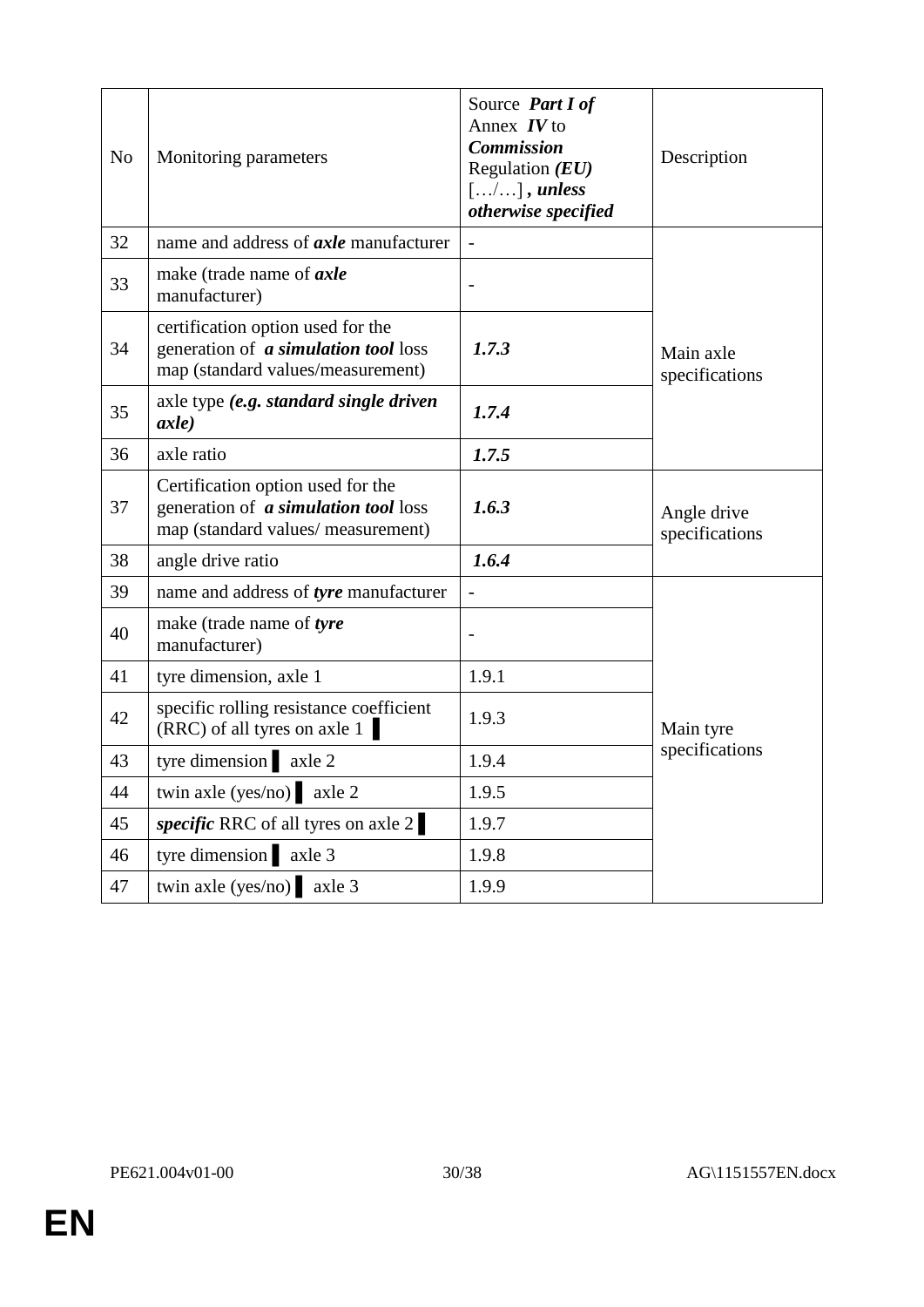| N <sub>o</sub> | Monitoring parameters                                                                                                | Source <i>Part I of</i><br>Annex $IV$ to<br><b>Commission</b><br>Regulation $(EU)$<br>$[/]$ , unless<br>otherwise specified | Description                                                                        |  |
|----------------|----------------------------------------------------------------------------------------------------------------------|-----------------------------------------------------------------------------------------------------------------------------|------------------------------------------------------------------------------------|--|
| 48             | <i>specific</i> RRC of all tyres on axle 3                                                                           | 1.9.11                                                                                                                      |                                                                                    |  |
| 49             | tyre dimension axle 4                                                                                                | 1.9.12                                                                                                                      |                                                                                    |  |
| 50             | twin axle (yes/no) $axle 4$                                                                                          | 1.9.13                                                                                                                      |                                                                                    |  |
| 51             | specific RRC of all tyres on axle 4                                                                                  | 1.9.15                                                                                                                      |                                                                                    |  |
| 52             | engine cooling fan technology                                                                                        | 1.10.1                                                                                                                      |                                                                                    |  |
| 53             | steering pump technology                                                                                             | 1.10.2                                                                                                                      | Main auxiliary                                                                     |  |
| 54             | electric system technology                                                                                           | 1.10.3                                                                                                                      | specifications                                                                     |  |
| 55             | pneumatic system technology                                                                                          | 1.10.4                                                                                                                      |                                                                                    |  |
| 56             | mission profile (long haul, long haul<br>(EMS), regional, regional (EMS),<br>urban, <i>municipal</i> , construction) | 2.1.1                                                                                                                       | Simulation<br>parameters (for each<br>mission<br>profile/load/fuel<br>combination) |  |
| 57             | load (as defined in the <i>simulation</i><br>$tool)$ $(kg)$                                                          | 2.1.2                                                                                                                       |                                                                                    |  |
| 57a            | fuel type (diesel/petrol/LPG/CNG/)                                                                                   | 2.1.3                                                                                                                       |                                                                                    |  |
| 58             | Total vehicle mass in simulation $(kg)$                                                                              | 2.1.4                                                                                                                       |                                                                                    |  |
| 59             | average speed $(km/h)$                                                                                               | 2.2.1                                                                                                                       |                                                                                    |  |
| 60             | minimum instantaneous speed $(km/h)$                                                                                 | 2.2.2                                                                                                                       | Vehicle driving                                                                    |  |
| 61             | maximum instantaneous speed $(km/h)$                                                                                 | 2.2.3                                                                                                                       | performance (for<br>each mission                                                   |  |
| 62             | maximum deceleration $(m/s^2)$                                                                                       | 2.2.4                                                                                                                       | profile/load/fuel                                                                  |  |
| 63             | maximum acceleration $(m/s^2)$                                                                                       | 2.2.5                                                                                                                       | combination)                                                                       |  |
| 64             | full load percentage on driving time                                                                                 | 2.2.6                                                                                                                       |                                                                                    |  |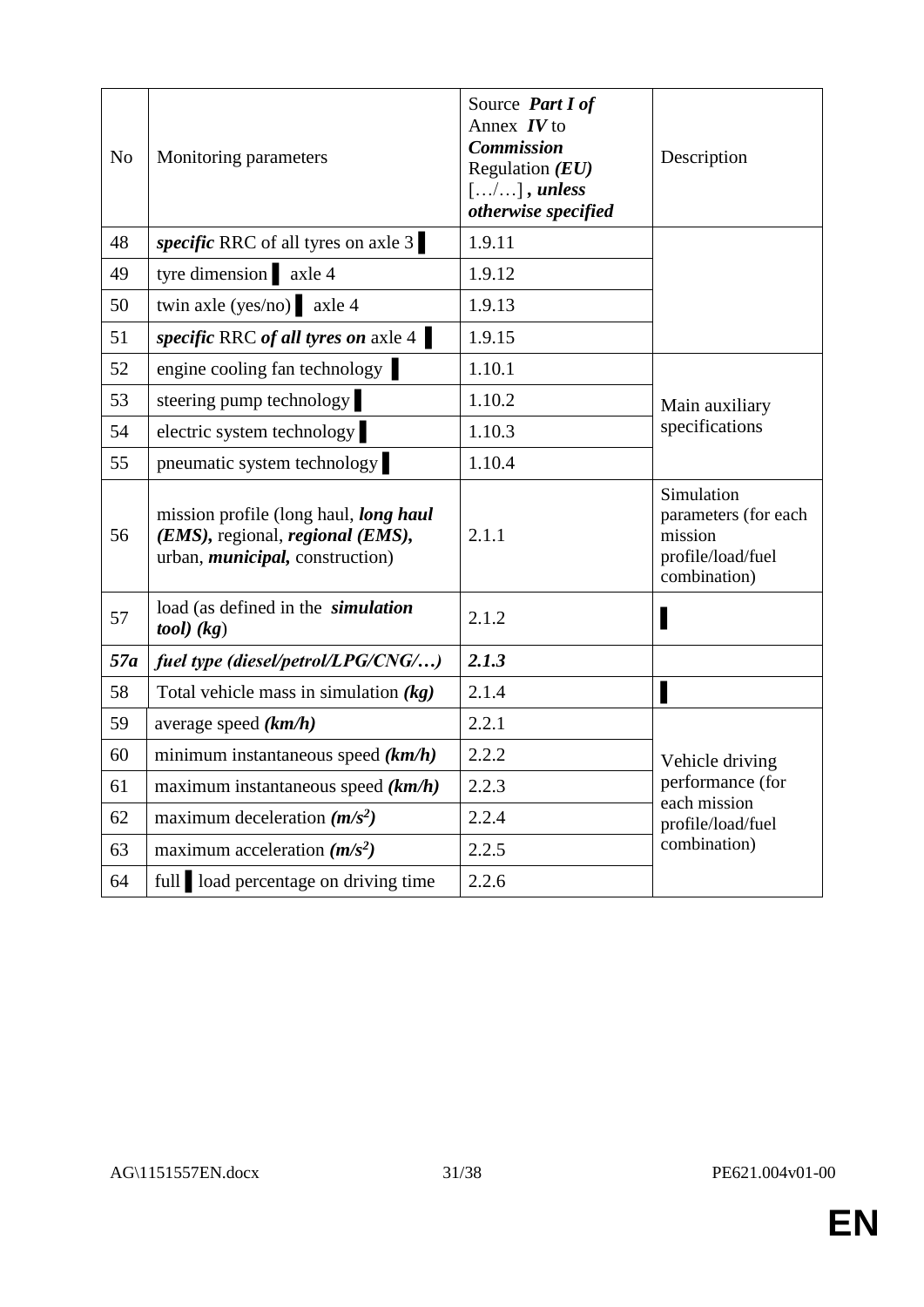| N <sub>0</sub> | Monitoring parameters                                                                                                                                                               | Source Part I of<br>Annex $IV$ to<br><b>Commission</b><br>Regulation $(EU)$<br>$[\ldots/\ldots]$ , unless<br>otherwise specified                                                                                  | Description                                                  |  |
|----------------|-------------------------------------------------------------------------------------------------------------------------------------------------------------------------------------|-------------------------------------------------------------------------------------------------------------------------------------------------------------------------------------------------------------------|--------------------------------------------------------------|--|
| 65             | total number of gear shifts                                                                                                                                                         | 2.2.7                                                                                                                                                                                                             |                                                              |  |
| 66             | total driven distance $(km)$                                                                                                                                                        | 2.2.8                                                                                                                                                                                                             |                                                              |  |
| 67             | $CO2$ emissions<br>(expressed in $g/km$ , $g/t-km$ , $g/p-km$ ,<br>$g/m3$ -km)                                                                                                      | 2.3.13-2.3.16                                                                                                                                                                                                     | $CO2$ emissions and<br>fuel consumption                      |  |
| 68             | fuel consumption<br>(expressed in $g/km$ , $g/t$ -km, $g/p$ -km,<br>$g/m3$ -km, $1/100$ km, $1/t$ -km, $1/p$ -km,<br>l/m <sup>3</sup> -km, MJ/km, MJ/t-km, MJ/p-km,<br>$MJ/m3$ -km) | $2.3.1 - 2.3.12$                                                                                                                                                                                                  | (for each mission<br>profile/load/fuel<br>combination)       |  |
| 69             | <b>Simulation tool</b> version $(X, X, X)$                                                                                                                                          | 3.1.1                                                                                                                                                                                                             |                                                              |  |
| 70             | Date and time of the simulation                                                                                                                                                     | 3.1.2                                                                                                                                                                                                             |                                                              |  |
| 71             | Number of licence to operate the<br>simulation tool                                                                                                                                 | Ι.                                                                                                                                                                                                                | Software and user<br>information                             |  |
| 72             | Cryptographic hash of simulation tool<br>result                                                                                                                                     | 3.1.4                                                                                                                                                                                                             |                                                              |  |
| 73             | Advanced $CO2$ reducing technologies                                                                                                                                                |                                                                                                                                                                                                                   | Vehicle CO <sub>2</sub><br>reducing<br>technologies          |  |
| 74             | $CO2$ mass emission of the engine over<br>WHTC $(g/kWh)$                                                                                                                            | point 1.4.2 of the<br>addendum to<br>Appendix 5 or point<br>1.4.2 of the addendum<br>to Appendix 7 to<br><b>Annex I to</b><br><b>Commission</b><br><b>Regulation (EU)</b><br>582/2011, whichever is<br>applicable | Engine $CO2$<br>emission and<br>specific fuel<br>consumption |  |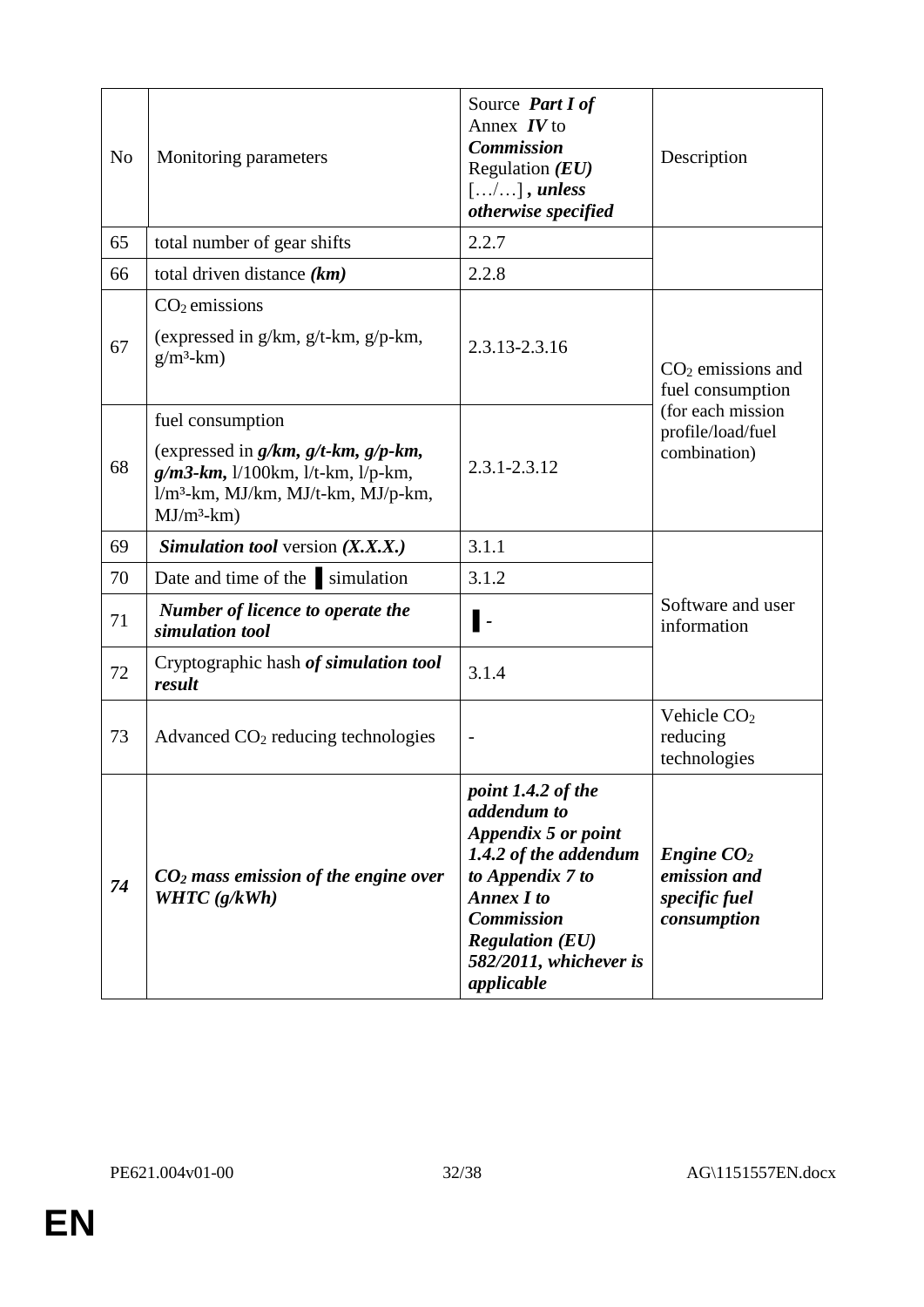| N <sub>0</sub> | Monitoring parameters                                          | Source Part I of<br>Annex $IV$ to<br><b>Commission</b><br>Regulation $(EU)$<br>$[\ldots,\ldots]$ , unless<br>otherwise specified                                                                                  | Description |
|----------------|----------------------------------------------------------------|-------------------------------------------------------------------------------------------------------------------------------------------------------------------------------------------------------------------|-------------|
| 75             | Specific fuel consumption of the<br>engine over WHTC $(g/kWh)$ | point 1.4.2 of the<br>addendum to<br>Appendix 5 or point<br>1.4.2 of the addendum<br>to Appendix 7 to<br><b>Annex I to</b><br><b>Commission</b><br><b>Regulation (EU)</b><br>582/2011, whichever is<br>applicable |             |
| 76             | $CO2$ mass emission of the engine over<br>WHSC $(g/kWh)$       | point 1.4.1 of the<br>addendum to<br>Appendix 5 or point<br>1.4.1 of the addendum<br>to Appendix 7 to<br><b>Annex I to</b><br><b>Commission</b><br><b>Regulation (EU)</b><br>582/2011, whichever is<br>applicable |             |
| 77             | Specific fuel consumption of the<br>engine over WHSC $(g/kWh)$ | point 1.4.1 of the<br>addendum to<br>Appendix 5 or point<br>1.4.1 of the addendum<br>to Appendix 7 to<br><b>Annex I to</b><br><b>Commission</b><br><b>Regulation (EU)</b><br>582/2011, whichever is<br>applicable |             |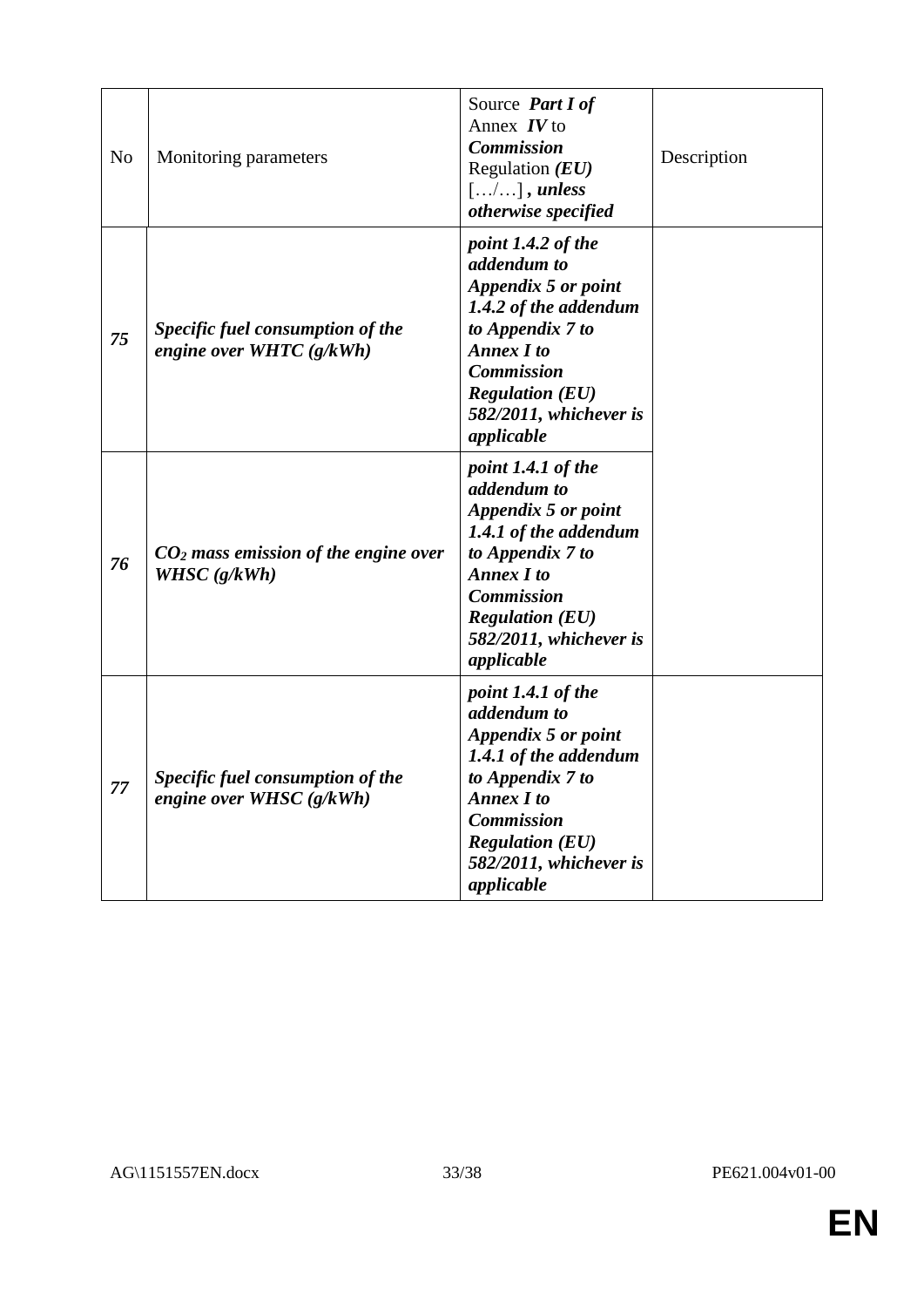# *3. CdxA ranges for the purpose of publication according to Article 6*

*For the purpose of making publicly available the CdxA value specified in data entry 23 in accordance with Article 6, the Commission shall use the ranges defined in following table containing the corresponding range for each CdxA value:*

|            | CdxA value $[m^2]$            |                                              |
|------------|-------------------------------|----------------------------------------------|
| Range      | Min CdxA $(CdxA >= min CdxA)$ | Max CdxA (CdxA <maxcdxa)< td=""></maxcdxa)<> |
| A1         | 0.00                          | 3.00                                         |
| A2         | 3.00                          | 3.15                                         |
| A3         | 3.15                          | 3.31                                         |
| A4         | 3.31                          | 3.48                                         |
| A5         | 3.48                          | 3.65                                         |
| A6         | 3.65                          | 3.83                                         |
| A7         | 3.83                          | 4.02                                         |
| A8         | 4.02                          | 4.22                                         |
| A9         | 4.22                          | 4.43                                         |
| A10        | 4.43                          | 4.65                                         |
| <b>A11</b> | 4.65                          | 4.88                                         |
| A12        | 4.88                          | 5.12                                         |
| A13        | 5.12                          | 5.38                                         |
| A14        | 5.38                          | 5.65                                         |
| A15        | 5.65                          | 5.93                                         |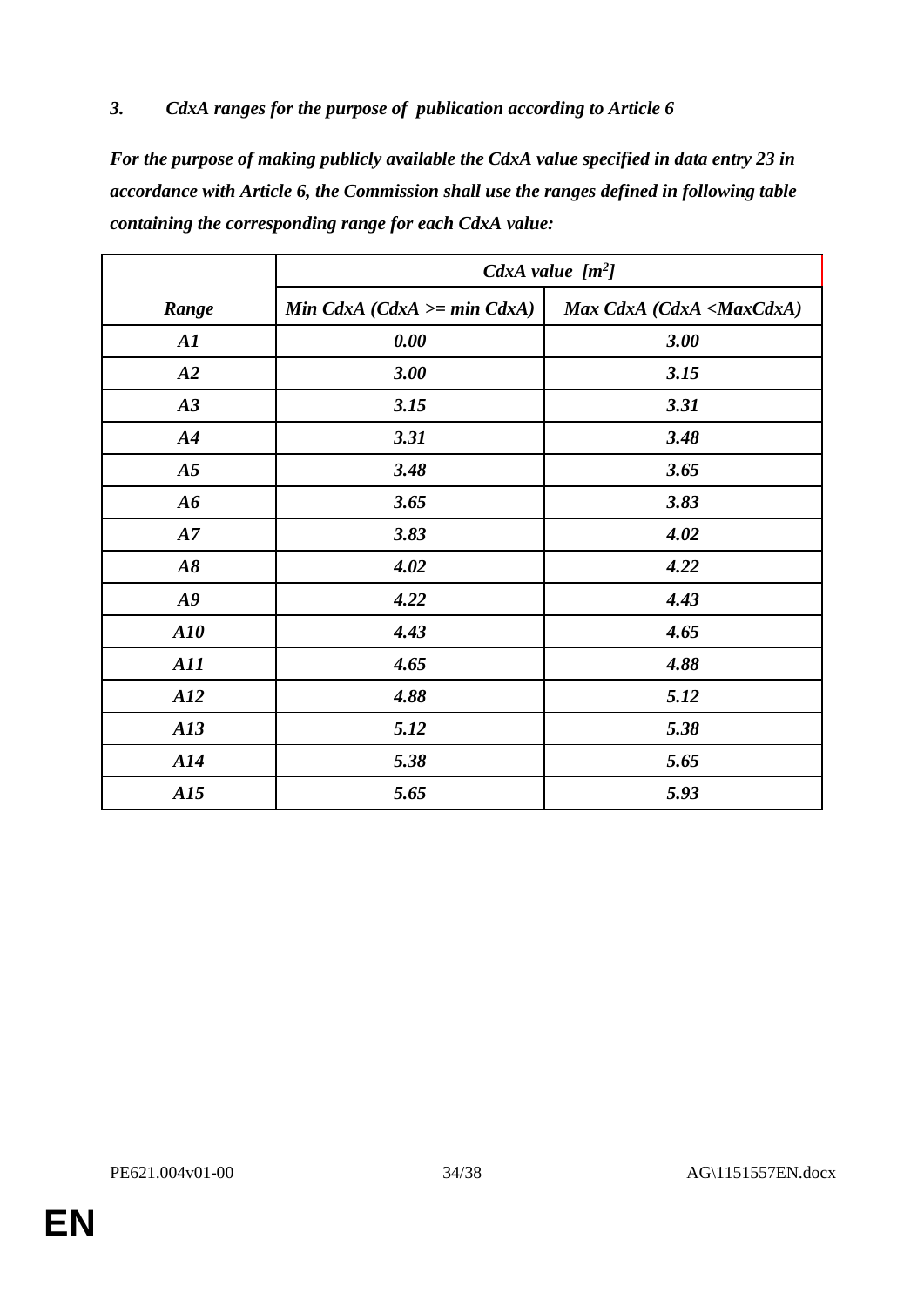|                  | CdxA value $[m^2]$            |                                              |  |
|------------------|-------------------------------|----------------------------------------------|--|
| Range            | Min CdxA $(CdxA >= min CdxA)$ | Max CdxA (CdxA <maxcdxa)< th=""></maxcdxa)<> |  |
| $\overline{A16}$ | 5.93                          | 6.23                                         |  |
| A17              | 6.23                          | 6.54                                         |  |
| A18              | 6.54                          | 6.87                                         |  |
| A19              | 6.87                          | 7.21                                         |  |
| A20              | 7.21                          | 7.57                                         |  |
| A21              | 7.57                          | 7.95                                         |  |
| A22              | 7.95                          | 8.35                                         |  |
| A23              | 8.35                          | 8.77                                         |  |
| A24              | 8.77                          | 9.21                                         |  |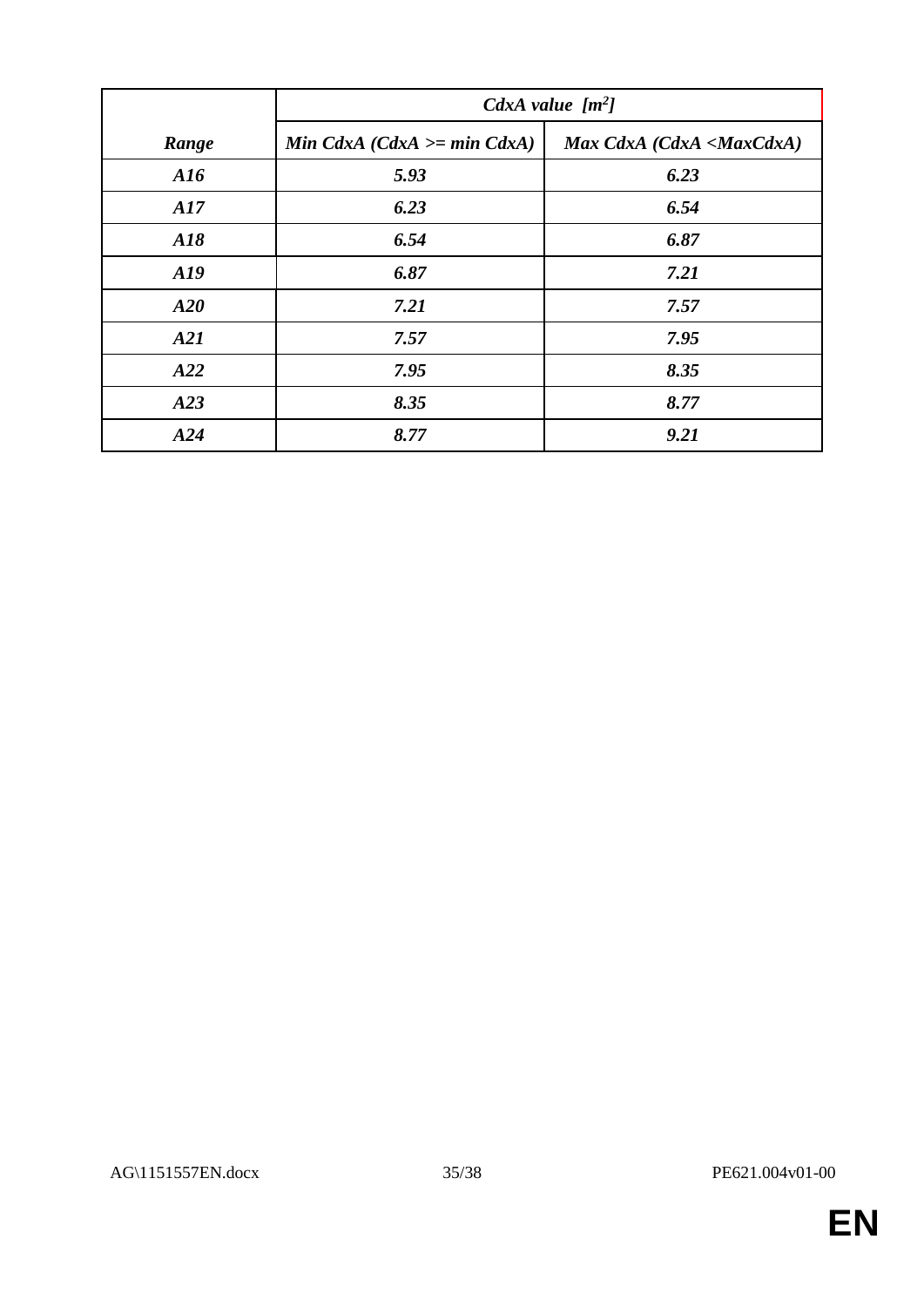# ANNEX II

# Data reporting and management

1. Reporting BY MEMBER STATES

▌

1.2 The data specified in Part A of Annex I ▌shall be transmitted in accordance with Article 4 by the contact point of the competent authority via electronic data transfer to the Central Data Repository managed by the EEA.

The contact point shall notify the Commission and the EEA when the data is transmitted by email to the following addresses:

[\[EC-CO2-HDV-IMPLEMENTATION@ec.europa.eu\]](mailto:EC-CO2-HDV-IMPLEMENTATION@ec.europa.eu) and

[HDV-monitoring@eea.europa.eu.](mailto:CO2-monitoring@eea.europa.eu)

- 2. Reporting by manufacturers
- 2.1 Manufacturers shall notify the Commission without delay and not later than by [31 December 2018] of the following information:
	- (a) The manufacturer name indicated in the certificate of conformity or individual approval certificate;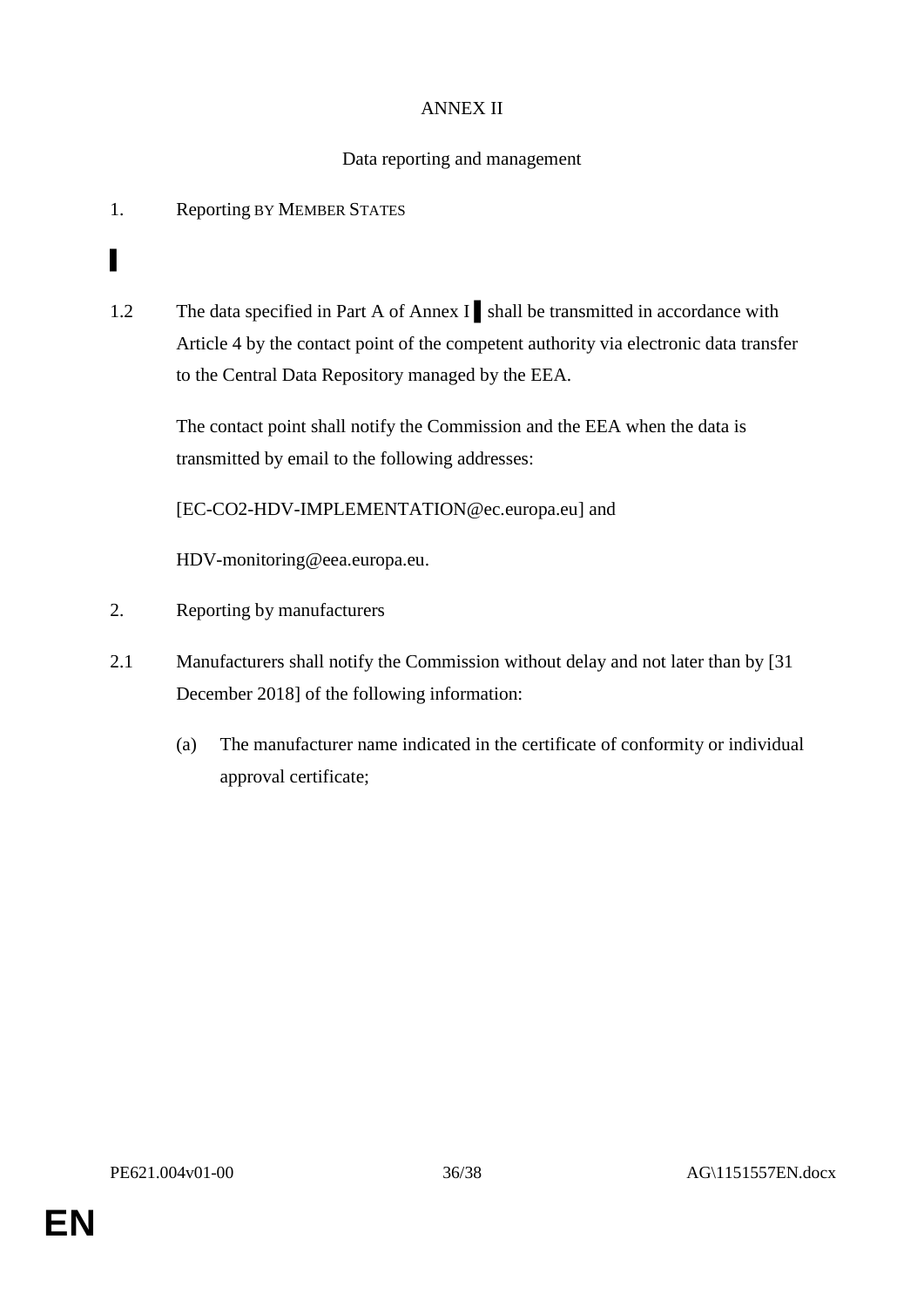- (b) The World Manufacturer Identifier code (WMI code) as defined in Commission Regulation (EU) No  $19/2011<sup>1</sup>$  to be used in the vehicle identification numbers of new heavy-duty vehicles to be placed on the market;
- (c) The contact point responsible for uploading the data to the Business Data Repository of the EEA.

They shall notify the Commission without delay of any changes to that information.

The notifications shall be sent to the addresses referred to in point 1.2.

2.2 New manufacturers entering the market shall inform the Commission without delay of the information referred to in point 2.1.

# ▌

2.4 The data referred to in *Article 5 (1)* shall be transmitted by the contact point of the manufacturer via electronic transfer to the Business Data Repository managed by the EEA.

The contact point shall notify the Commission and the EEA when the data is transmitted by email to the functional mailboxes specified in point 1.2 of this Annex.

 $\mathbf{1}$ <sup>1</sup> Commission Regulation (EU) No 19/2011 of 11 January 2011 concerning typeapproval requirements for the manufacturer's statutory plate and for the vehicle identification number of motor vehicles and their trailers and implementing Regulation (EC) No 661/2009 of the European Parliament and of the Council concerning type-approval requirements for the general safety of motor vehicles, their trailers and systems, components and separate technical units intended therefor (OJ L 8, 12.1.2011, p. 1).